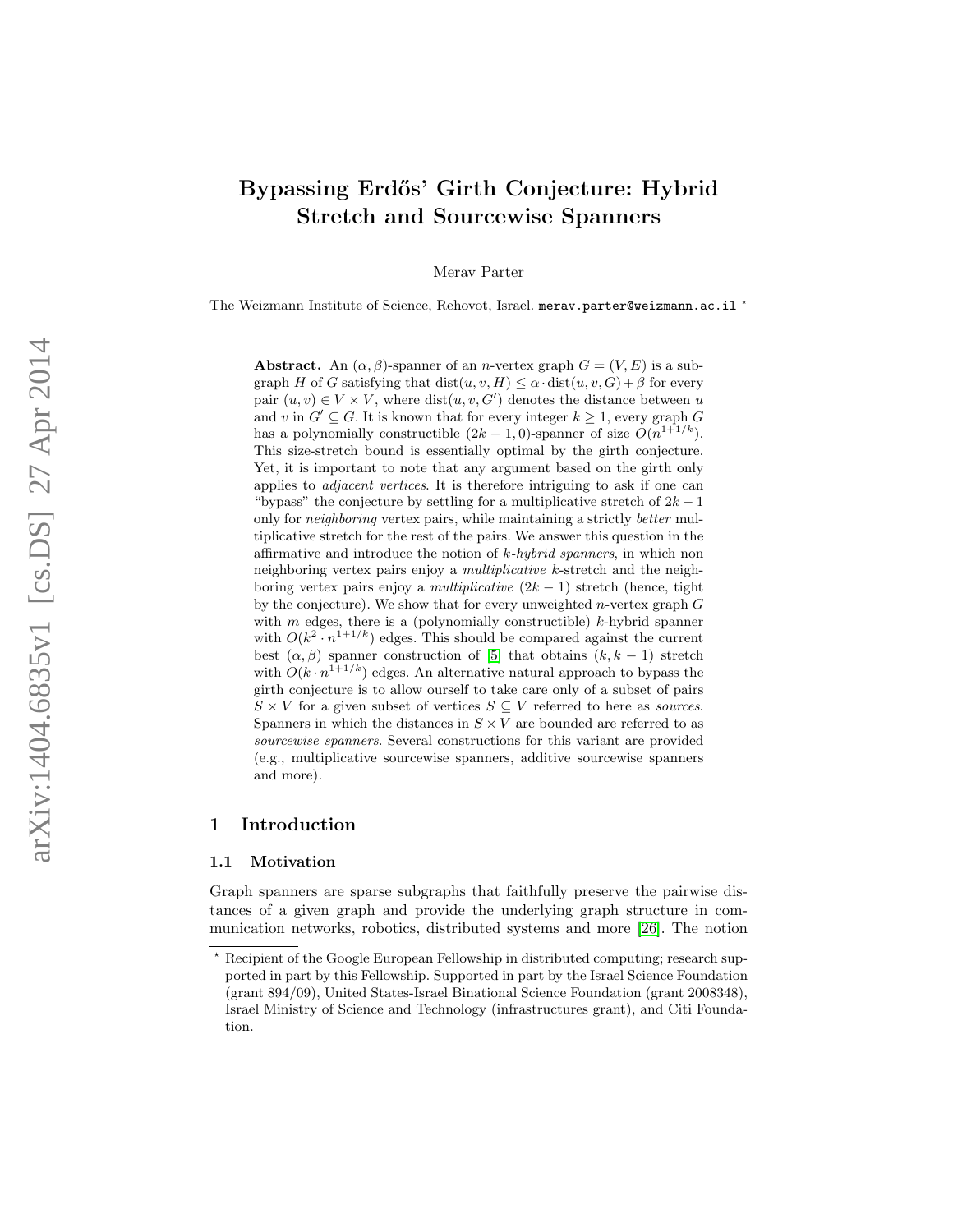of graph spanners was introduced in [\[24](#page-27-2)[,25\]](#page-27-3) and have been studied extensively since. Spanners have a wide range of applications from distance oracles [\[30,](#page-28-0)[8\]](#page-27-4), labeling schemes [\[9\]](#page-27-5) and routing [\[13\]](#page-27-6) to solving linear systems [\[17\]](#page-27-7) and spectral sparsification [\[19\]](#page-27-8).

Given an undirected unweighted *n*-vertex graph  $G = (V, E)$ , a subgraph H of G is said to be a k-spanner if for every pair of vertices  $(u, v) \in V \times V$  it holds that  $dist(u, v, H) \leq k \cdot dist(u, v, G)$ . It is well known that one can efficiently construct a  $(2k-1)$ -spanner with  $O(n^{1+1/k})$  edges, even for weighted graphs [\[4,](#page-27-9)[6\]](#page-26-0). This size-stretch ratio is conjectured to be tight based on the girth<sup>[1](#page-1-0)</sup> conjecture of Erdős [\[18\]](#page-27-10), which says that there exist graphs with  $\Omega(n^{1+1/k})$  edges and girth  $2k + 1$ . If one removes an edge in such a graph, the distance between the edge endpoints increases from 1 to 2k, implying that any  $\alpha$ -spanner for  $\alpha \leq 2k - 1$ has  $\Omega(n^{1+1/k})$  edges. This conjecture has been resolved for the special cases of  $k = 1, 2, 3, 5$  [\[32\]](#page-28-1).

Although the girth conjecture exactly characterizes the optimal tradeoff between sparseness and multiplicative stretch, it applies only to adjacent vertices (i.e., removing an edge  $(u, v)$  from a large cycle causes distortion to the edge endpoints). Indeed, Elkin and Peleg [\[15\]](#page-27-11) showed that the girth bound (on multiplicative distortion) fails to hold even for vertices at distance 2. This limitation of the girth argument motivated distinguishing between nearby vertex pairs and "sufficiently distant" vertex pairs. This gave raise to the development of  $(\alpha, \beta)$ spanners which distort distances in G up to a multiplicative factor of  $\alpha$  and an additive term  $\beta$  [\[15\]](#page-27-11). Formally, for an unweighted undirected graph  $G = (V, E)$ , a subgraph H of G is an  $(\alpha, \beta)$ -spanner iff dist $(u, v, H) \leq \alpha \cdot dist(u, v, G) + \beta$ for every  $u, v \in V$ . Note, that an  $(\alpha, \beta)$ -spanner makes an implicit distinction between nearby vertex pairs and sufficiently distant vertex pairs. In particular, for "sufficiently distant" vertex pairs the  $(\alpha, \beta)$ -spanner behaves similar to a pure multiplicative spanner, whereas for the remaining vertex pairs, the span-ner behaves similar to an additive spanner [\[21\]](#page-27-12). The setting of  $(\alpha, \beta)$ -spanners has been widely studied for various distortion-sparseness tradeoffs [\[16,](#page-27-13)[31,](#page-28-2)[15,](#page-27-11)[5\]](#page-27-0). For example, [\[15\]](#page-27-11) gave a construction for  $(k-1, 2k-0(1))$ -spanners with size  $O(k \cdot n^{1+1/k})$ , with a number of refinements for short distances, and showed that for any  $k \geq 2$  and  $\epsilon > 0$ , there exist  $(1 + \epsilon, \beta)$ -spanners with size  $O(\beta \cdot n^{1+1/k})$ , where  $\beta$  depends on  $\epsilon$  and k but independent on n, implying that the size can be driven close to linear in  $n$  and the multiplicative stretch close to 1, at the cost of a large additive term in the stretch. Thorup and Zwick designed  $(1 + \epsilon, \beta)$ spanners with  $O(k \cdot n^{1+1/k})$  edges, with a multiplicative distortion that tends to 1 as the distance increases [\[31\]](#page-28-2).

The best  $(\alpha, \beta)$  spanner construction is due to [\[5\]](#page-27-0) which achieves stretch of  $(k, k-1)$  with  $O(k \cdot n^{1+1/k})$  edges, hence providing multiplicative stretch  $2k-1$ for neighboring vertices (which is the best possible by Erdős' conjecture) and a multiplicative stretch at most  $3k/2$  for the remaining pairs.

Although  $(\alpha, \beta)$ -spanners make an (implicit) distinction between "close" and "distant" vertex pairs, as the girth argument holds only for vertices at dis-

<span id="page-1-0"></span> $\frac{1}{1}$  The girth is the smallest cycle length.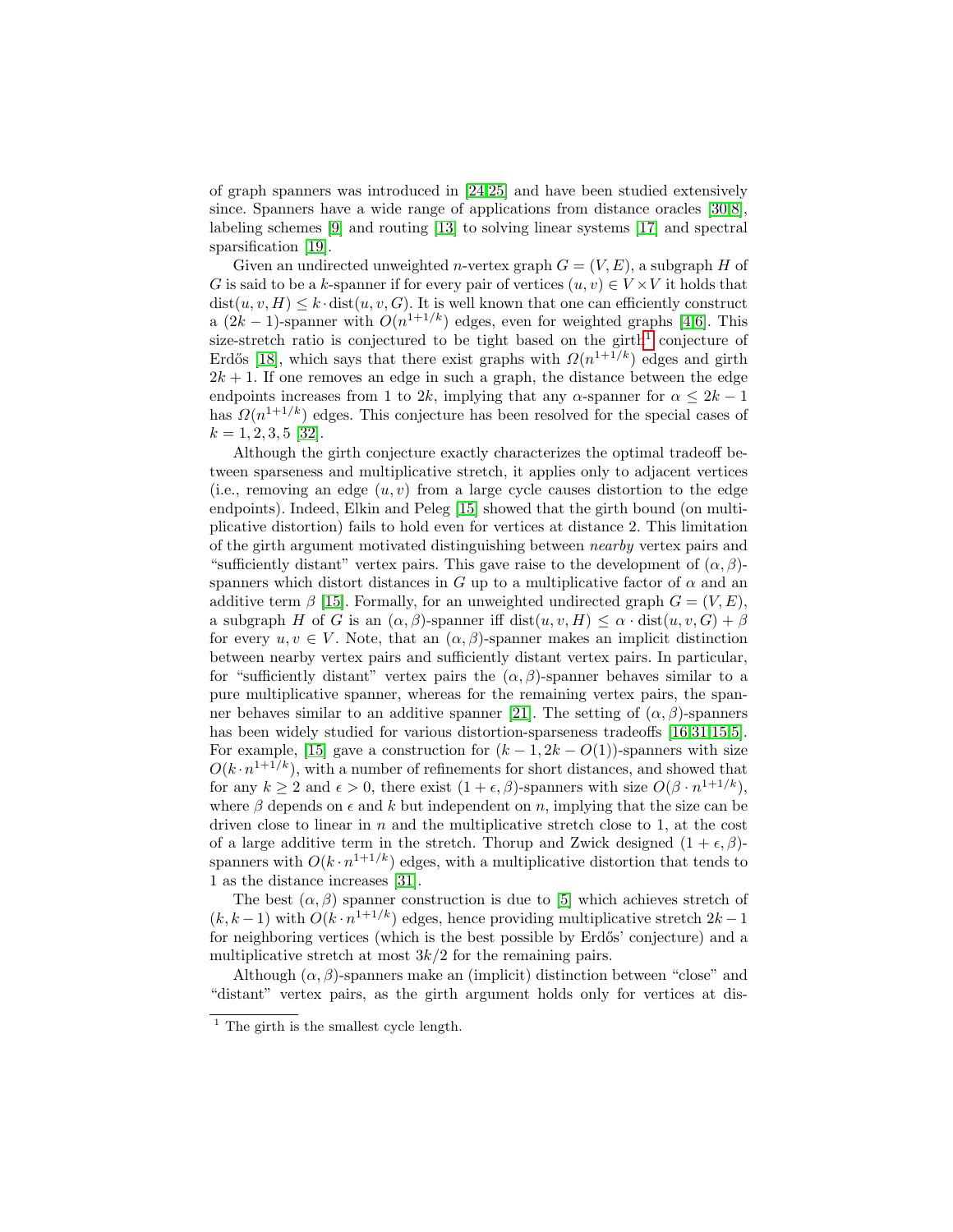tance 1, it seems that a tighter bound on the behavior of spanners may be obtained. In particular, it seems plausible that the multiplicative factor of  $k$ using  $O(n^{1+1/k})$  edges, is not entirely unavoidable for non-neighboring vertex pairs, while providing multiplicative stretch of  $2k - 1$  for the neighboring vertex pairs. The current paper confirms this intuition by introducing the notion of k-hybrid spanners, namely, subgraphs  $H \subseteq G$  that obtain multiplicative stretch  $2k-1$  for neighboring vertices, i.e., dist $(u, v, H) \leq (2k-1) \cdot dist(u, v, G)$  for every  $(u, v) \in E(G)$  and multiplicative stretch k for the remaining vertex pairs, i.e.,  $dist(u, v, H) \leq k \cdot dist(u, v, G)$  for every  $(u, v) \notin E(G)$ . Hence, hybrid spanners seem to pinpoint the minimum possible relaxation of the stretch requirement in spanners graphs so that the girth conjecture lower bound can be bypassed. The presented k-hybrid spanner with  $O(k^2 \cdot n^{1+1/k})$  edges can be contrasted with several existing spanner constructions, e.g, k-spanners with  $O(n^{1+2/(k+1)})$  edges (in which multiplicative stretch  $k$  is guaranteed also to neighboring pairs), the  $\Omega(k \cdot n^{1+1/k})$  lower-bound graph construction for  $(2k-1)$ -additive spanners, and to the  $(k, k-1)$  spanner construction of [\[5\]](#page-27-0) with  $O(k^2 \cdot n^{1+1/k})$  edges.

An alternative approach to bypass the conjecture is by focusing on a subset of pairs in  $V \times V$ . Following [\[10,](#page-27-14)[27](#page-28-3)[,12,](#page-27-15)[20\]](#page-27-16), we relax the requirement that small stretch in the subgraph must be guaranteed for *every* vertex pair from  $V \times V$ . Instead, we require it to hold only for pairs of vertices from a subset of  $V \times V$ . Specifically, given a subset of vertices  $S \subseteq V$ , referred to here as *sources*, our spanner H aims to bound only the distances between pairs of vertices from  $S \times V$ . For any other pair outside  $S \times V$ , the stretch in H can be arbitrary.

On the lower bound side, Woodruff [\[33\]](#page-28-4) proved, independently of the Erdős' conjecture, the existence of graphs for which any spanner of size  $\Omega(k^{-1}n^{1+1/k})$ has an additive stretch of at least  $2k - 1$ . Although sourcewise additive spanners have been studied by [\[27,](#page-28-3)[12,](#page-27-15)[20\]](#page-27-16), currently there are no known lower bound constructions for this variant. We generalize Woodruff's construction to the sourcewise setting, providing a graph construction whose size has a smooth dependence with the number of sources.

#### 1.2 Related Works

The notion of a sparse subgraph that preserves distances only for a subset of the  $V \times V$  pairs has been initiated by Bollobás, Coopersmith and Elkin [\[9\]](#page-27-5), who studied *pairwise preservers*, where the input is a graph  $G = (V, E)$  along with a subset of vertex pairs  $\mathcal{P} \subseteq V \times V$  and the problem is to construct a sparse subgraph H such that the  $u-v$  distance for each  $(u, v) \in \mathcal{P}$  is exactly preserved, i.e.,  $dist(u, v, H) = dist(u, v, G)$  for every  $(u, v) \in \mathcal{P}$ . They showed that one can r.e.,  $dist(u, v, H) = dist(u, v, G)$  for every  $(u, v) \in P$ . They showed that one can<br>construct a pairwise preserver with  $O(\min\{|\mathcal{P}|\cdot \sqrt{n}, n \cdot \sqrt{|\mathcal{P}|}\})$  edges. At the end of their paper, they raised the question of constructing sparser subgraphs where distances between pairs in  $P$  are *approximately* preserved, or in other words, the problem of constructing sparse  $P$ -spanners. Pettie [\[27\]](#page-28-3) studied a certain type of  $P$ -spanners, namely, additive sourcewise spanners. In this setting, one is given an unweighted graph  $G = (V, E)$  and a subset of vertices  $S \subseteq V$ , termed as sources, whose size is conveniently parameterized to be  $|S| = n^{\varepsilon}$ , and the goal is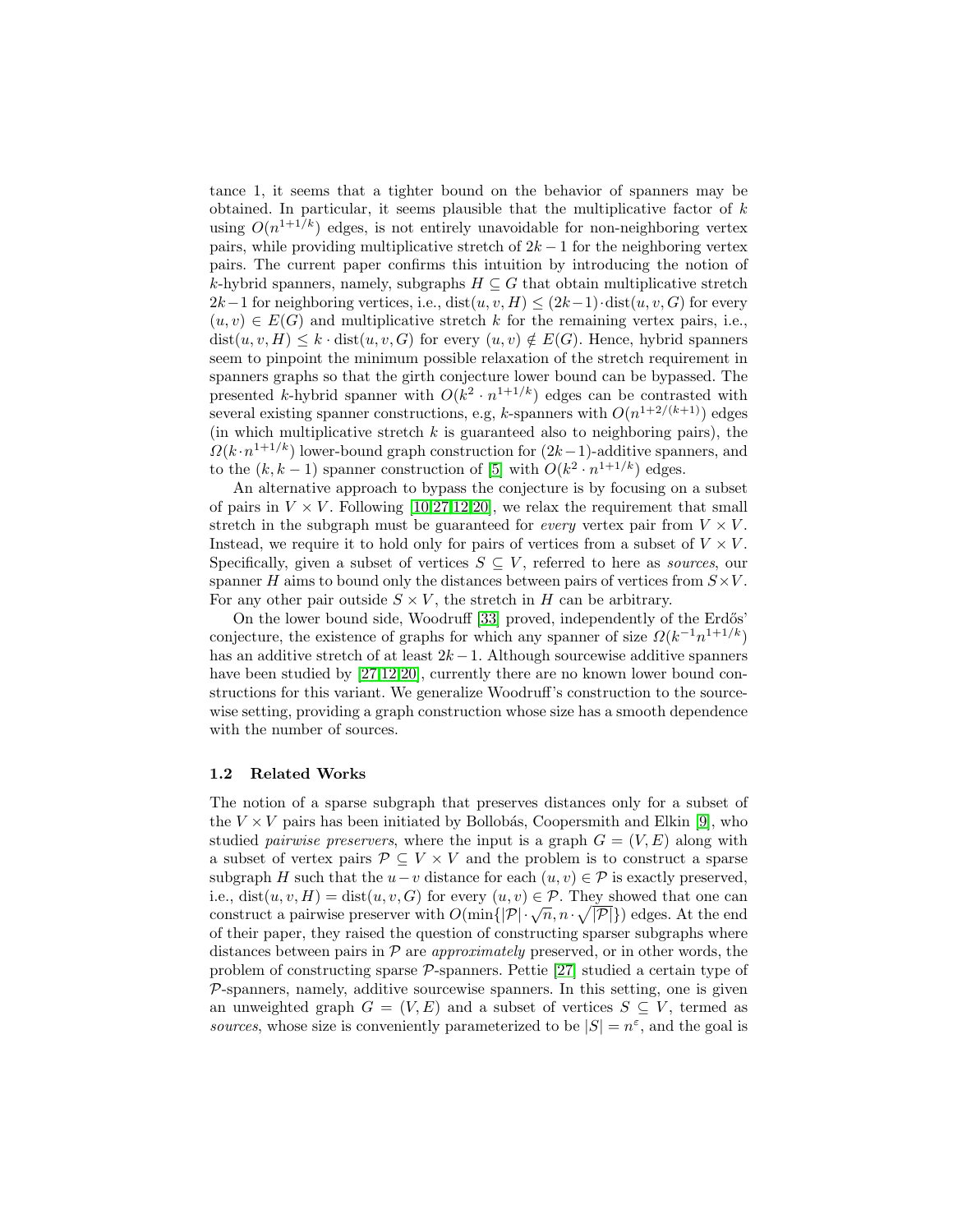to construct a sparse spanner H that maintains an additive approximation for the  $S \times V$  distances. He showed a construction of  $O(\log n)$ -additive sourcewise spanners of size  $O(n^{1+\epsilon/2})$ . Cygan et al. recently showed a stretch-size bound for 2k-additive sourcewise spanners with  $O(n^{1+(\varepsilon k+1)/(2k+1)})$  edges. The specific case of  $k = 1$  has been studied recently by [\[20\]](#page-27-16), providing a 2-additive sourcewise spanner with  $O(n^{5/4+\epsilon/4})$  edges where  $|S| = n^{\epsilon}$ .

Upper bounds for spanners with constant stretch are currently known for but a few stretch values. A  $(1,2)$  spanner with  $O(n^{3/2})$  edges is presented in [\[2\]](#page-27-17), a  $(1,6)$  spanner with  $O(n^{4/3})$  edges is presented in [\[5\]](#page-27-0), and a  $(1,4)$  spanner with  $O(n^{7/5})$  edges is presented in [\[11\]](#page-27-18). The latter two constructions use the pathbuying strategy, which is adopted in our additive sourcewise construction. Dor et al. [\[14\]](#page-27-19) considered additive emulators, which may contain additional (possibly weighted) edges. They showed a construction of 4-additive emulator with  $O(n^{4/3})$ edges. Finally, a well known application of  $\alpha$ -spanners is approximate distance oracles [\[30,](#page-28-0)[23,](#page-27-20)[8,](#page-27-4)[7](#page-27-21)[,22\]](#page-27-22). The sourcewise variant, namely, sourcewise approximate distance oracle was devised by [\[28\]](#page-28-5). For a given input graph  $G = (V, E)$  and a source set  $S \subseteq V$ , [\[28\]](#page-28-5) provides a construction of a distance oracle of size  $O(n^{1+\varepsilon/k})$  where  $\varepsilon = \log |S|/\log n$  such that given a distance query  $(s, v) \in S \times V$ returns in  $O(k)$  time a  $(2k-1)$  approximation to dist $(s, v, G)$ .

## 1.3 Contributions

In this paper we initiate the study of k-hybrid spanners which seems to pinpoint the minimal condition for bypassing Erd˝os' Girth Conjecture. In addition, we also study the sourcewise variant of multiplicative spanners, additive spanners and additive emulators. The main results are summarized below.

<span id="page-3-1"></span>**Theorem 1 (Hybrid spanners).** For every integer  $k \geq 2$  and unweighted undirected n-vertex graph  $G = (V, E)$ , there exists a (polynomially constructible) subgraph of size  $O(k^2 \cdot n^{1+1/k})$  that provides multiplicative stretch  $2k-1$  for every pair of neighboring vertices u and v and a multiplicative stretch  $k$  for the rest of the pairs. (By Erdős' conjecture, providing a multiplicative stretch of  $k$ for all the pairs requires  $\Omega(n^{1+2/(k+1)})$  edges.)

<span id="page-3-2"></span>**Theorem 2 (Sourcewise spanners).** For every integer  $k \geq 2$ , and an unweighted undirected n-vertex graph  $G = (V, E)$  and for every subset of sources  $S \subseteq V$  of size  $|S| = O(n^{\varepsilon})$ , there exists a (polynomially constructible) subgraph of size  $O(k^2 \cdot n^{1+\epsilon/k})$  that provides multiplicative stretch  $2k-1$  for every pair of neighboring vertices  $(u, v) \in S \times V$  and a multiplicative stretch of  $2k - 2$  for the rest of the pairs in  $S \times V$ . This subgraph is referred to here as sourcewise spanner.

<span id="page-3-0"></span>Theorem 3 (Lower bound for additive sourcewise spanners and emu**lators).** For every integer  $k \in [2, O(\log n / \log \log n)]$  and  $\varepsilon \in [0, 1]$ , there exists an n-vertex graph  $G = (V, E)$  and a subset of sources  $S \subseteq V$  of size  $|S| = O(n^{\varepsilon})$ such that any  $(2k - 1)$ -additive sourcewise spanner (i.e., subgraph that maintains a  $(2k-1)$ -additive approximation for the  $S \times V$  distances) has at least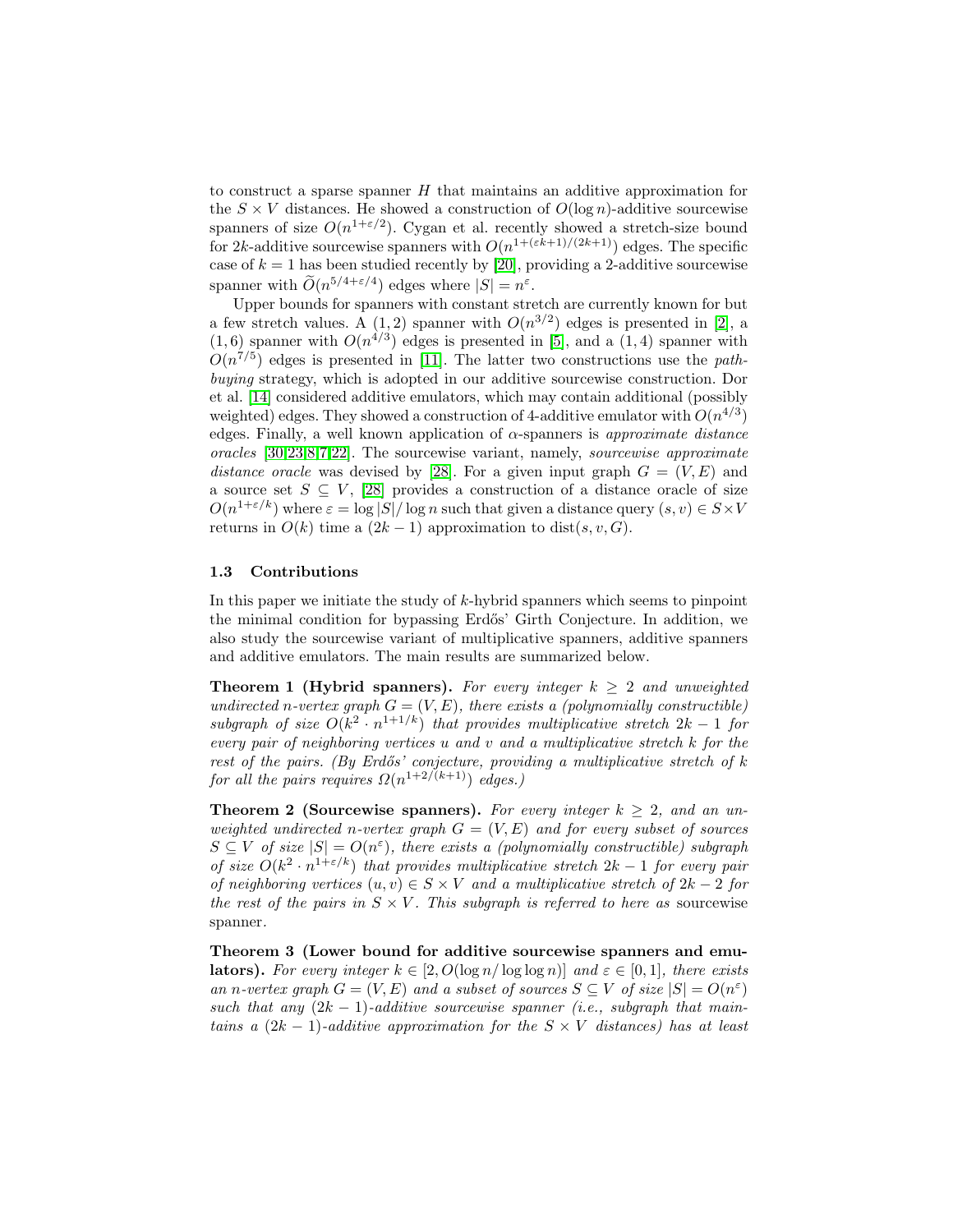$\Omega(n^{1+\varepsilon/k}/k)$  edges. The lower bound holds for additive emulators up to order  $O(k)$ . For 2-additive sourcewise emulators there is a matching upper bound.

Theorem 4 (Upper bound for additive sourcewise spanners). Let  $k \geq 1$ be an integer. (1) For every unweighted undirected n-vertex graph  $G = (V, E)$ and for every subset of sources  $S \subseteq V$ ,  $|S| = O(n^{\epsilon})$ , there exists a (polynomially constructible) 2k-additive sourcewise spanner with  $\widetilde{O}(k \cdot n^{1+(\varepsilon \cdot k+1)/(2k+2)})$  edges. (2) For  $|S| = \Omega(n^{2/3})$ , there exists a 4-additive sourcewise spanner with  $O(n^{1+\epsilon/2})$ edges (by the lower bound of Thm. [3,](#page-3-0) any 3-additive sourcewise spanner requires  $\Omega(n^{1+\varepsilon/2})$  edges).

The time complexities of all our upper bound construction are obviously polynomial; precise analysis is omitted from this extended abstract.

#### 1.4 Preliminaries

We consider the following graph structures.

 $(\alpha, \beta)$ -spanners. For a graph  $G = (V, E)$ , the subgraph  $H \subseteq G$  is an  $(\alpha, \beta)$ spanner for G if for every  $(u, v) \in V \times V$ ,

<span id="page-4-0"></span>
$$
dist(u, v, H) \le \alpha \cdot dist(u, v, G) + \beta.
$$
 (1)

 $(\alpha, 0)$ -spanners (resp.,  $(1, \beta)$ -spanners) are referred to here as  $\alpha$ -spanners (resp.,  $\beta$ -additive spanners).

**Hybrid spanners.** Given a graph  $G = (V, E)$ , a subgraph  $H \subseteq G$  is a k-hybrid spanner iff for every  $(u, v) \in V \times V$  it holds that

$$
dist(u, v, H) \le \begin{cases} (2k - 1) \cdot dist(u, v, G), & \text{if } (u, v) \in E(G); \\ k \cdot dist(u, v, G), & \text{otherwise.} \end{cases}
$$
(2)

**Sourcewise spanners.** Given an unweighted graph  $G = (V, E)$  and a subset of vertices  $S \subseteq V$ , a subgraph  $H \subseteq G$  is an  $(\alpha, \beta, S)$ -spanner iff Eq. [\(1\)](#page-4-0) is satisfied for every  $\langle s, v \rangle \in S \times V$ . When  $\beta = 0$  (resp.,  $\alpha = 1$ ), H is denoted by  $(\alpha, S)$ -sourcewise spanner (resp.,  $(\beta, S)$ -additive sourcewise spanner).

**Emulators.** Given an unweighted graph  $G = (V, E)$ , a weighted graph  $H =$  $(V, F)$  is an  $(\alpha, \beta)$ -emulator of G iff dist $(u, v, G) \leq$  dist $(u, v, H) \leq \alpha$ ·dist $(u, v, G)$ + β for every  $(u, v) \in V \times V$ .  $(1, \beta)$ -emulators are referred to here as β-additive emulators. For a given subset of sources  $S \subseteq V$ , the graph  $H = (V, F)$  is a  $(\beta, S)$ -additive sourcewise emulator if the  $S \times V$  distances are bounded in H by an additive stretch of  $\beta$ .

#### 1.5 Notation

For a subgraph  $G' = (V', E') \subseteq G$  (where  $V' \subseteq V$  and  $E' \subseteq E$ ) and a pair of vertices  $u, v \in V'$ , let dist $(u, v, G')$  denote the shortest-path distance in edges between u and v in G'. Let  $\Gamma(v, G) = \{u \mid (u, v) \in E(G)\}\)$  be the set of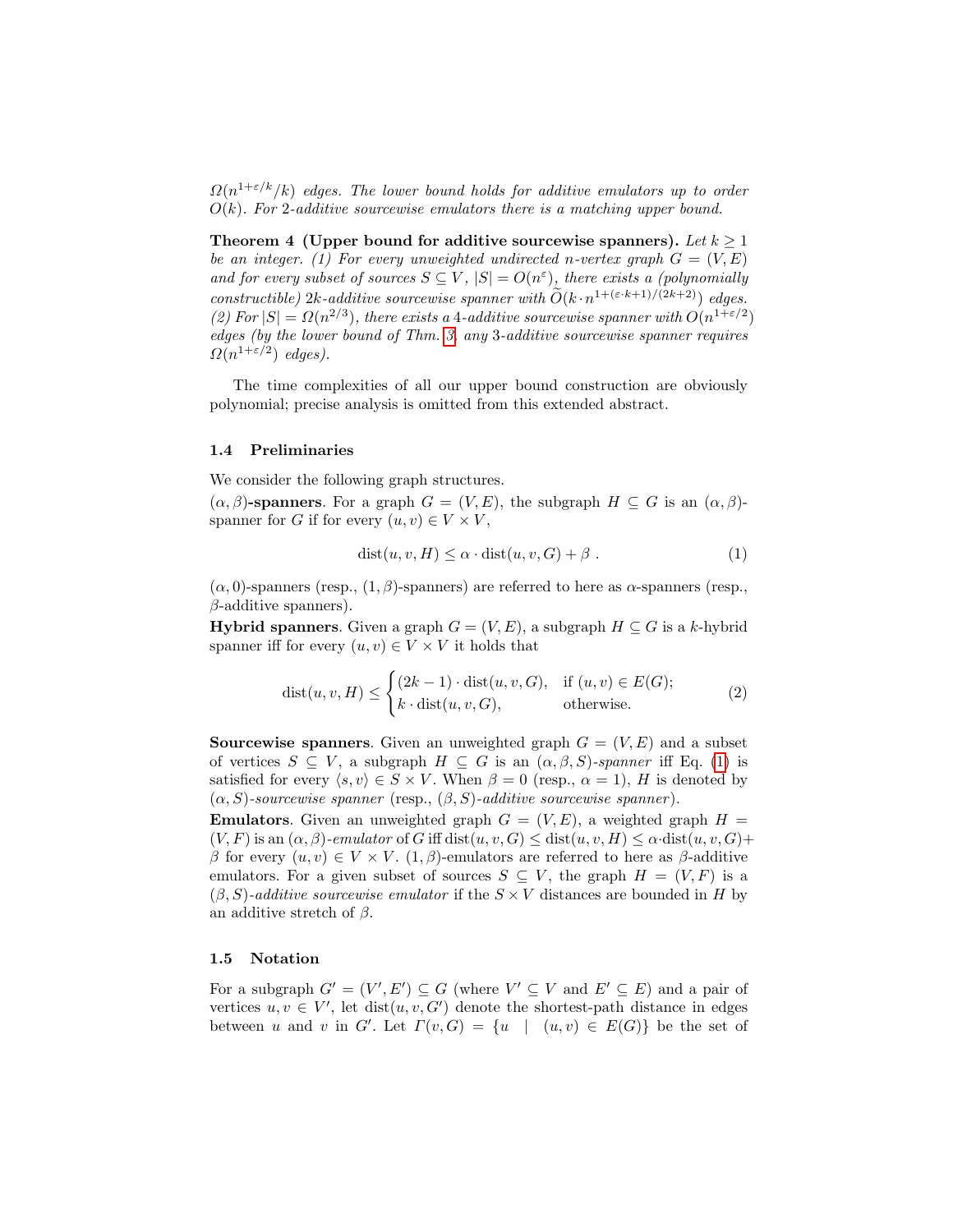neighbors of v in G. For a subgraph  $G' \subseteq G$ , let  $|G'| = |E(G')|$  denote the number of edges in G'. For a path  $P = [v_1, \ldots, v_k]$ , let  $P[v_i, v_j]$  be the subpath of P from  $v_i$  to  $v_j$ . For paths  $P_1$  and  $P_2$ , let  $P_1 \circ P_2$  denote the path obtained by concatenating  $P_2$  to  $P_1$ . Let  $SP(s, v_i, G')$  be the set of  $s - v_i$  shortest-paths in  $G'$ . When G' is the input graph G, let  $\pi(x, y) \in SP(x, y, G)$  denote some arbitrary  $x - y$  shortest path in G, hence  $|\pi(x, y)| = \text{dist}(x, y, G)$ . For a subset  $V' \subseteq V$ , let dist $(u, V', G) = \min_{u' \in V'} \text{dist}(u, u', G)$ . Similarly, for subsets  $V_1, V_2 \subseteq V$ , dist $(V_1, V_2, G) = \min_{v_1 \in V_1, v_2 \in V_2} \text{dist}(v_1, v_2, G)$ . When the graph G is clear from the context, we may omit it and simply write  $\Gamma(u)$ ,  $dist(u, v)$ ,  $dist(u, V')$  and  $dist(V_1, V_2)$ .

A clustering  $\mathcal{C} = \{C_1, \ldots, C_\ell\}$  is a collection of disjoint subsets of vertices, i.e.,  $C_i \subseteq V$  for every  $C_i \in \mathcal{C}$  and  $C_i \cap C_j = \emptyset$  for every  $C_i, C_j \in \mathcal{C}$ . Note that a clustering is not necessarily a partition of  $V$ , i.e., it is not required that  $\bigcup_i C_i = V$ . A cluster  $C \in \mathcal{C}$  is said to be *connected* in G if the induced graph  $G[C]$ is connected. For clusters C and C', let  $E(C, C') = (C \times C') \cap E(G)$  be the set of edges between C and C' in G. For notational simplicity, let  $E(v, C) = E({v}, C)$ . A vertex v is incident to a cluster C if  $E(v, C) \neq \emptyset$ . In a similar manner, two clusters C and C' are adjacent to each other if  $E(C, C') \neq \emptyset$ .

Organization. We start with upper bounds. Sec. [2](#page-5-0) describes the construction of k-hybrid spanners. Sec. [3.1,](#page-14-0) presents the construction of  $(\alpha, S)$  sourcewise spanners. Then, Sec. [3.2](#page-18-0) presents a lower bound construction for  $(\beta, S)$  sourcewise additive spanners and emulators. Finally, Sec. [3.3](#page-20-0) provides an upper bound for  $(2k, S)$ -additive sourcewise spanners for general values of k. In addition, it provides a tight construction for  $(2, S)$ -additive sourcewise emulators.

# <span id="page-5-0"></span>2 Hybrid spanners

In this section, we establish Thm. [1.](#page-3-1) For clarity of presentation, we describe a randomized construction whose output spanner has  $O(k^2 \cdot n^{1+1/k})$  edges in expectation. Using the techniques of [\[5\]](#page-27-0), this construction can be derandomized with the same bound on the number of edges.

<span id="page-5-1"></span>**Theorem 5.** Let  $k \geq 2$  be an integer. For every unweighted n-vertex graph  $G = (V, E)$  with m edges, a k-hybrid spanner  $H \subseteq G$  with  $O(k^2 \cdot n^{1+1/k})$  edges can be constructed in  $O(k^2 \cdot m)$  time.

The algorithm. We begin by describing a basic procedure Cluster, slightly adapted from [\[5\]](#page-27-0), that serves as a building block in our constructions. For an input unweighted graph  $G = (V, E)$ , a stretch parameter k and a density parameter  $\mu$ , Algorithm Cluster iteratively constructs a sequence of  $k+1$  clusterings  $C_0, \ldots, C_k$ and a clustering graph  $H_k \subseteq G$ . Each clustering  $C_\tau$  consists of  $m_\tau = n^{1-\tau \cdot \mu}$ disjoint subsets of vertices,  $C_{\tau} = \{C_1^{\tau}, \ldots, C_{m_{\tau}}^{\tau}\}\.$  Each cluster  $C_j^{\tau} \in C_{\tau}$  is connected and has a *cluster center*  $z_j$  satisfying that  $dist(u, z_j, G) \leq \tau$  for every  $u \in C_1^{\tau}$ . Denote the set of cluster centers of  $\mathcal{C}_{\tau}$  by  $Z_{\tau}$ . These cluster centers correspond to a sequence of samples taken from  $V$  with decreasing densities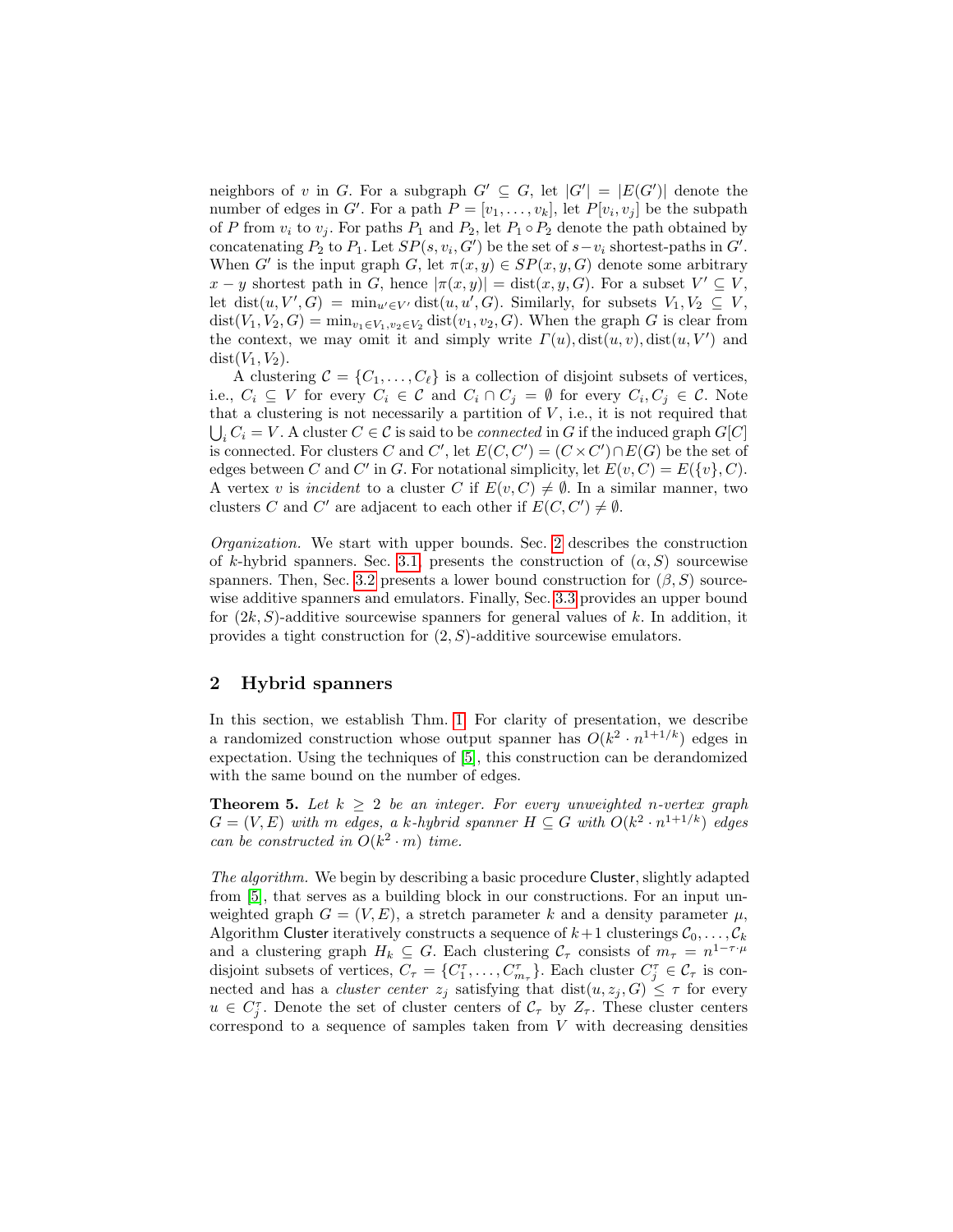where  $V = Z_0 \supseteq Z_1 \supseteq \ldots \supseteq Z_k$ . On a high level, at each iteration  $\tau$ , a clustering of radius- $\tau$  clusters is constructed and its shortest-path spanning forest (spanning all the vertices in the clusters), as well as an additional subset of edges  $Q_{\tau}$  adjacent to unclustered vertices, are chosen to be added to the spanner  $H_{\tau}$ . We now describe the algorithm Cluster(G, k,  $\mu$ ) in detail. Assume some ordering on the vertices  $V = \{v_1, \ldots, v_n\}$ . Initially, the cluster centers are  $Z_0 = V = \{v_1, \ldots, v_n\}$ , where each vertex forms its own cluster of radius 0, hence  $C_0 = \{ \{v\} \mid v \in V \}$  and the spanner is initiated to  $H_0 = \emptyset$ . At iteration  $\tau \geq 1$ , a clustering  $\mathcal{C}_{\tau}$  is defined based on the cluster centers  $Z_{\tau-1}$  of the previous iteration. Let  $Z_{\tau} \subseteq Z_{\tau-1}$  be a sample of  $m_{\tau} = O(n^{1-\tau \cdot \mu})$  vertices chosen uniformly at random from  $Z_{\tau-1}$ . The clustering  $C_{\tau}$  is obtained by assigning every vertex u that satisfies  $dist(u, Z_\tau, G) \leq \tau$  to its closest cluster center  $z \in Z_\tau$ , i.e., such that  $dist(u, z, G) = dist(u, Z_\tau, G)$ . If there are several cluster centers in  $Z_\tau$ at distance dist(u,  $Z_{\tau}$ , G) from u, then the closest center with the minimal index is chosen.

Formally, for a vertex v and subset of vertices  $B$ , let nearest $(u, B)$  be the closest vertex to  $u$  in  $B$  where ties are determined by the indices, i.e., letting  $B' = \{u_1, \ldots, u_\ell\} \subseteq B$  be the set of closest vertices to u in B, namely, satisfying that  $dist(v, u_1) = ... = dist(v, u_\ell) = dist(v, B)$ , then nearest $(u, B) \in B'$  and has the minimal index in  $B'$ . Then u is assigned to the cluster of the center nearest(u,  $Z_{\tau}$ ). Add to  $H_{\tau}$  the forest  $F_{\tau}$  consisting of the radius- $\tau$  spanning tree of each  $C \in \mathcal{C}_{\tau}$ . Note that the definition of the clusters immediately implies their connectivity. Next, an edge set  $Q_{\tau}$  adjacent to unclustered vertices is added to  $H_{\tau}$  as follows. Let  $\Delta_{\tau}$  denote the set of vertices that occur in each of the clusterings  $C_0, \ldots, C_{\tau-1}$  but do not occur in  $C_{\tau}$ . (Observe that such a vertex may re-appear again in some future clusterings.) Formally, let  $V_{\tau} = \bigcup_{C \in \mathcal{C}_{\tau}} C$ be the set of vertices that occur in some cluster in the clustering  $C_{\tau}$ . Then,  $\Delta_{\tau} = \left(\bigcap_{j=0}^{\tau-1} \widehat{V}_j\right) \setminus \widehat{V}_{\tau}$  . Note that by this definition, each vertex belongs to at most one set  $\Delta_{\tau}$ . Hence we have:

## **Observation 6** The sets  $\Delta_{\tau}$  are disjoint.

For every vertex  $v \in \Delta_{\tau}$  and every cluster  $C \in \mathcal{C}_{\tau-1}$  that is adjacent to v, pick one vertex  $u \in C$  adjacent to v and add the edge  $(u, v)$  to  $Q_{\tau}$ . (In other words, an edge  $(u, v)$  is not added to  $Q_{\tau}$  for  $v \in \Delta_{\tau}$  if either  $u \notin \hat{V}_{\tau-1}$  or an edge  $(u', v)$ was added to  $Q_{\tau}$  where u' and u are in the same cluster  $C \in C_{\tau-1}$ .) Then add  $Q_{\tau}$  to  $H_{\tau}$ . This completes the description of Algorithm Cluster; a pseudocode is given below.

## Algorithm Cluster $(G, k, \mu)$ .

- (T1) Let  $H_0 = \emptyset$  and  $Z_0 = n$ . Select a sample  $Z_{\tau}$  uniformly at random from  $Z_{\tau-1}$  with probability  $n^{-\mu}$  for  $\tau = 1$  to k (if  $\mu = 1$  and  $\tau = k$ , set  $Z_k = \emptyset$ ).
- (T2) For  $\tau = 1$  to k, define the clustering  $\mathcal{C}_{\tau}$  by adding the  $\tau$ -radius neighborhood for all cluster centers  $Z_{\tau}$ , i.e., every  $u \in V$  satisfying dist $(u, Z_{\tau}) \leq \tau$ is connected to nearest $(u, Z_\tau)$ . Let  $F_\tau$  denote the  $\tau$ -radius neighborhood forest corresponding to  $\mathcal{C}_{\tau}$ .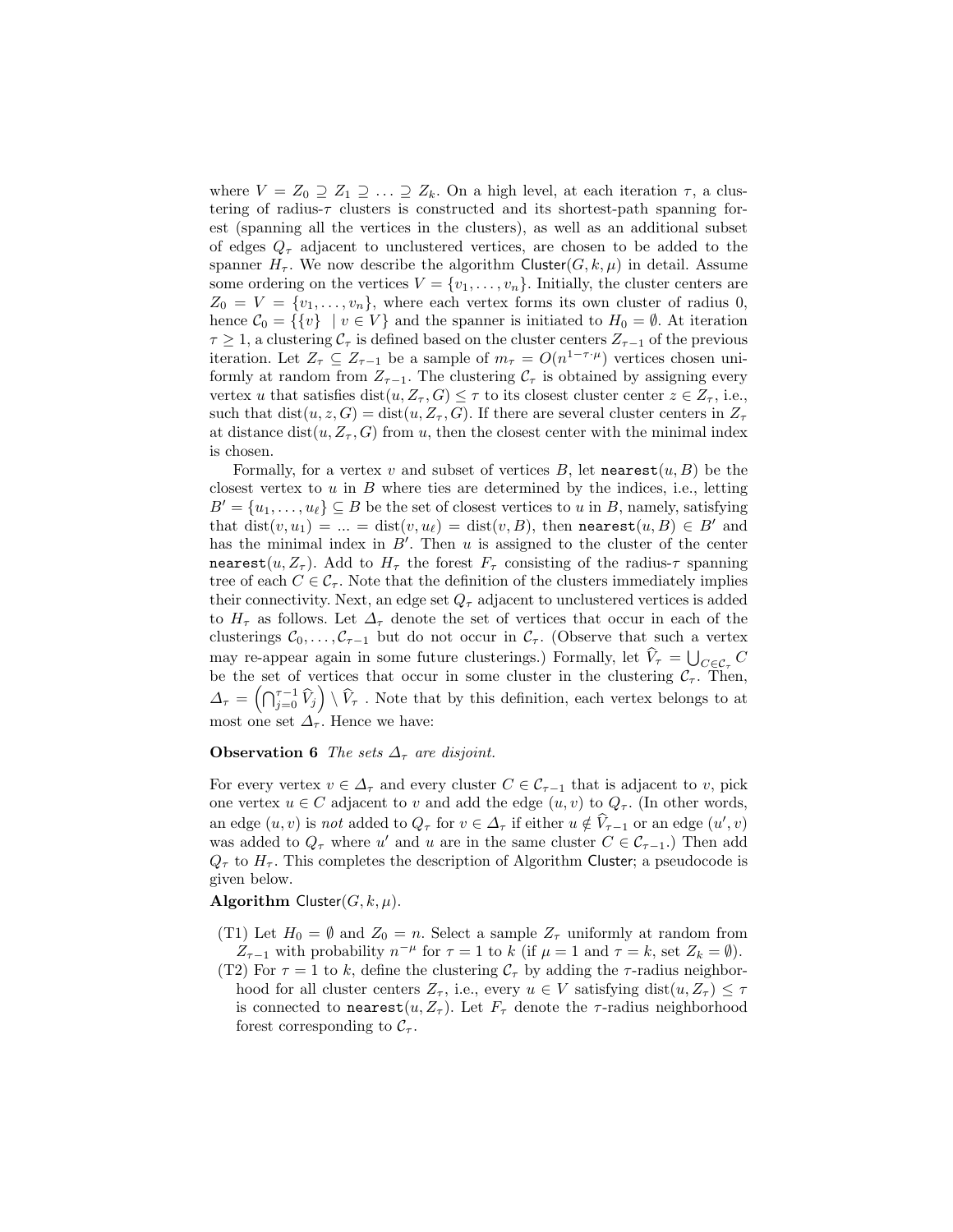(T3) For every vertex  $v \in \Delta_{\tau}$  that was unclustered in the clustering  $C_{\tau}$  for the first time, let  $e(v, C)$  be an arbitrary edge from  $E(v, C)$  for every  $C \in C_{\tau-1}$ . (T4)  $H_{\tau} = H_{\tau-1} \cup F_{\tau} \cup \{e(v, C) \mid v \in \Delta_{\tau}, C \in \mathcal{C}_{\tau-1}\}.$ 

The first step of Algorithm ConsHybrid applies Algorithm Cluster( $G, k, \mu$ ) for  $\mu = 1/k$ , resulting in the graph  $H_k$ . Note that by Thm. 3.1 of [\[5\]](#page-27-0),  $H_k$  is a  $(2k-1)$ spanner. Hence, the stretch for neighboring vertices is  $(2k-1)$  as required. We now add two edge sets to  $H_k$  in order to provide a multiplicative stretch k for the remaining pairs. Let

<span id="page-7-1"></span>
$$
t = \lfloor k/2 \rfloor \quad \text{and} \quad t' = k - 1 - t,\tag{3}
$$

Note that  $t' = t$  when k is odd and  $t' = t - 1$  when k is even, so in general  $t' \leq t$ .

The algorithm considers the collection of  $Z_{t'} \times Z_t$  shortest paths  $\mathcal{P} = \{ \pi(z_i, z_j) \mid$  $z_i \in Z_{t'}$  and  $z_j \in Z_t$ . Starting with  $H = H_k$ , for each path  $\pi(z_i, z_j) \in \mathcal{P}$ , it adds to H the  $\ell_t$  last edges of  $\pi(z_i, z_j)$  (closest to  $z_i$ ), where

<span id="page-7-0"></span>
$$
\ell_t = 7t + 8t^2 \tag{4}
$$

For every pair of clusters  $C_1, C_2$ , let  $\pi(C_1, C_2)$  denote the shortest path in G between some closest vertices  $u_1 \in C_1$  and  $u_2 \in C_2$  (i.e., dist $(C_1, C_2, G)$ ) dist $(u_1, u_2, G)$ ). For every  $\tau$  from 0 to  $k - 1$ , and for every pair  $C_1 \in \mathcal{C}_{\tau}$  and  $C_2 \in \mathcal{C}_{k-1-\tau}$ , the algorithm adds to H, the  $\ell$  last edges of  $\pi(C_1, C_2)$ , where  $\ell = \ell_t$  for  $\tau \in \{t', t\}$  and  $\ell = 2k - 1$  otherwise. This completes the description of Algorithm ConsHybrid, whose summary is given below.

## Algorithm ConsHybrid.

- (S1) Let  $H_k =$  Cluster $(G, k, 1/k)$ .
- (S2) Let  $E_2$  be the edge set containing the last  $\ell_t$  edges of the path  $\pi(z_i, z_j)$ for every  $z_i \in Z_{t'}$  and  $z_j \in Z_t$ .
- (S3) Let  $E_3$  be the edges set containing, for every  $\tau \in \{0, \ldots, k-1\}$ , and for every  $C_1 \in \mathcal{C}_{\tau}$  and  $C_2 \in \mathcal{C}_{k-1-\tau}$ , the last  $\ell$  edges of the path  $\pi(C_1, C_2)$  where  $\ell = \ell_t$  for  $\tau \in \{t', t\}$  and  $\ell = 2k - 1$  otherwise.
- (S4) Let  $H \leftarrow H_k \cup E_2 \cup E_3$ .

Note that our algorithm bares some similarity to the  $(k, k-1)$  construction of [\[5\]](#page-27-0) but the analysis is different. The key difference between these two constructions is that in [\[5\]](#page-27-0) only edges (i.e., shortest-path of length 1) are added between certain pairs of clusters. In contrast, in our construction,  $O(k^2)$  edges are taken from each shortest-path connecting the close-most vertices coming from certain subset of clusters. This allows us to employ an inductive argument on the desired purely multiplicative stretch, without introducing an additional additive stretch term (for non-neighboring pairs) as in the  $(k, k-1)$  construction of [\[5\]](#page-27-0). Specifically, by adding paths of length  $\ell_t$  between center pairs in  $Z_{t'} \times Z_t$ , a much better stretch guarantee can be provided for (non-neighboring)  $Z_{t'} \times Z_t$  pairs: a multiplicative stretch k plus a negative additive term. This additive term is then increased but in a controlled manner (due to step (S3)), resulting in a zero additive term for any non-neighboring vertex pair in  $V \times V$ .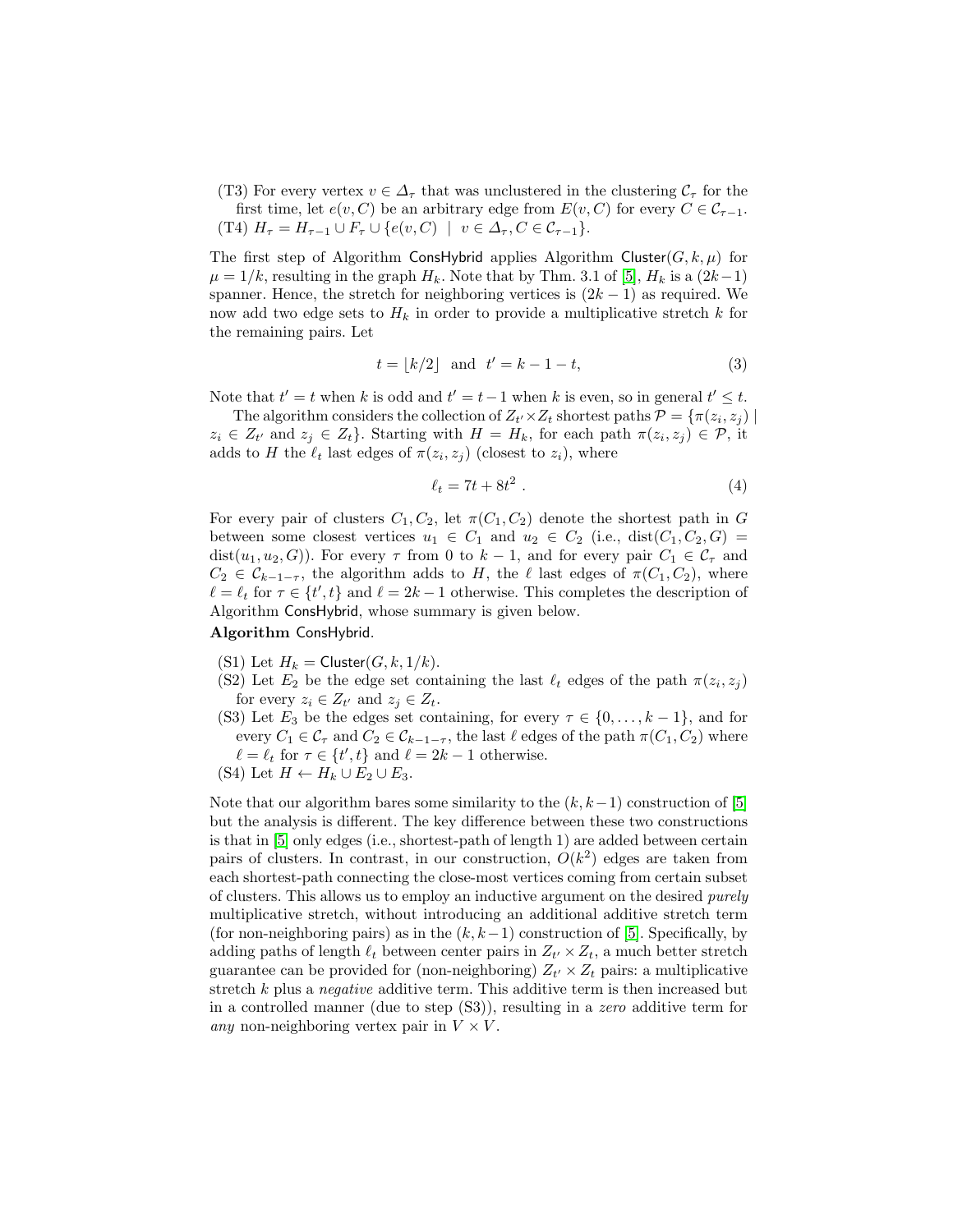Analysis We begin with size analysis. An edge  $e \in E(G)$  is missing if it is not included in the spanner, i.e.,  $e \in E(G) \setminus E(H)$ . We first bound the expected size of the partial spanner  $H_k$  and the final spanner H obtained at the end of phase (S1).

<span id="page-8-3"></span>**Lemma 1.** (1)  $\mathbb{E}(|H_k|) = O(n^{1+\mu} + k \cdot n)$ . (2)  $\mathbb{E}(|H|) = O(k^2 \cdot n^{1+1/k}).$ 

Proof: Part (1) follows by the same argumentation as in Lemma 2.9 of [\[5\]](#page-27-0). Consider Part (2). Since  $\mu = 1/k$ , it holds that  $H_k$  obtained at the end of phase (S1) contains  $O(n^{1+1/k})$  edges. We now bound the number of edges added in phase (S2),  $|E_2| = \ell_t \cdot |Z_t| \cdot |Z_{k-1-t}|$ , hence  $|E_2| = \ell_t \cdot n^{1-\tau/k} \cdot n^{1-(k-1-\tau)/k}$  $\ell_t \cdot n^{1+1/k}$ . Finally, in phase (S3),  $(2k-1)\cdot |Z_{\tau}|\cdot |Z_{k-1-\tau}|$  edges are added for every  $\tau \in \{0, \ldots, k-1\} \setminus \{t, t'\}$  and in addition,  $\ell_t \cdot n^{1-t/k} \cdot n^{1-t'/k}$  edges connecting closest pairs in the clusters of  $C_t$  and  $C_{t'}$  are added as well. Since  $|Z_\tau| = n^{1-\tau/k}$ and  $|Z_{k-1-\tau}| = n^{1-(k-1-\tau)/k}$ , it holds that  $|E_3| = O(k^2 \cdot n^{1+1/k})$ .

We now turn to establish correctness. The following notation is useful in our analysis. A vertex is  $\ell$ -clustered if it belongs to some  $C \in \mathcal{C}_{\ell}$ . For an  $\ell$ -clustered vertex v, let  $z_{\ell}(v) \in Z_{\ell}$  denote the cluster center of v in  $\mathcal{C}_{\ell}$ . An edge  $e = (u, v)$ is  $\ell$ -clustered if both u and v are  $\ell$ -clustered, otherwise it is  $\ell$ -unclustered. The next lemma (see Thm. 3.1 in [\[5\]](#page-27-0)) plays a major role in our stretch analysis.

<span id="page-8-0"></span>**Lemma 2.** For every  $\ell$ -unclustered edge  $(u, v)$ , it holds that dist $(u, v, H) \leq 2\ell$ 1.

**Proof:** Let  $\ell'$  be the minimum index such that either u or v was unclustered in  $\mathcal{C}_{\ell'}$  (clearly,  $\ell' \leq \ell$ ) and without loss of generality let the unclustered vertex be u. Then by Phase (T3), there is an edge  $(u, w)$  in  $H_\ell$  from u to some vertex in  $C_{\ell'-1}(v)$ . In addition, there is a path in  $H_{\ell}$  from w to v of length at most  $2(\ell'-1)$ , twice the radius of  $C_{\ell'-1}(v)$ . Since  $\ell' \leq \ell$ , it follows that  $dist(u, v, H) \leq 2\ell - 1$ . П

<span id="page-8-2"></span>We begin by considering the stretch between pairs of cluster centers  $Z_{t'} \times Z_{t}$ .

**Lemma 3.** For every pair of cluster centers  $z_i, z_j \in Z_{t'} \times Z_t$  it holds that (1) If  $dist(z_i, z_j, G) \le \ell_t$ , then  $dist(z_i, z_j, H) = dist(z_i, z_j, G)$ . (2) If  $dist(z_i, z_j, G) > \ell_t$ , then  $dist(z_i, z_j, H) \leq 2t \cdot (dist(z_i, z_j, G) + 1) - \ell_t$ .

**Proof:** Fix a cluster center  $z_i \in Z_{t'}$  and let the cluster centers  $Z_t = \{z_1, \ldots, z_\ell\}$ be ordered in nondecreasing distance from  $z_i$ , i.e.,  $dist(z_i, z_1, G) \leq dist(z_i, z_2, G) \leq$  $\ldots \leq$  dist $(z_i, z_\ell, G)$ . Assume, towards contradiction, that the the claims do not hold, and let  $z_i$  be the first center in the ordering for which one of the claims does not hold. Define  $D_G = \text{dist}(z_i, z_j, G)$  and  $D_H = \text{dist}(z_i, z_j, H)$ . Since the last  $\ell_t$  edges of the path  $\pi(z_i, z_j)$  are taken into H, it holds that  $z_j$  does not satisfy claim (2) and hence

<span id="page-8-1"></span>
$$
D_G = |\pi(z_i, z_j)| > \ell_t . \tag{5}
$$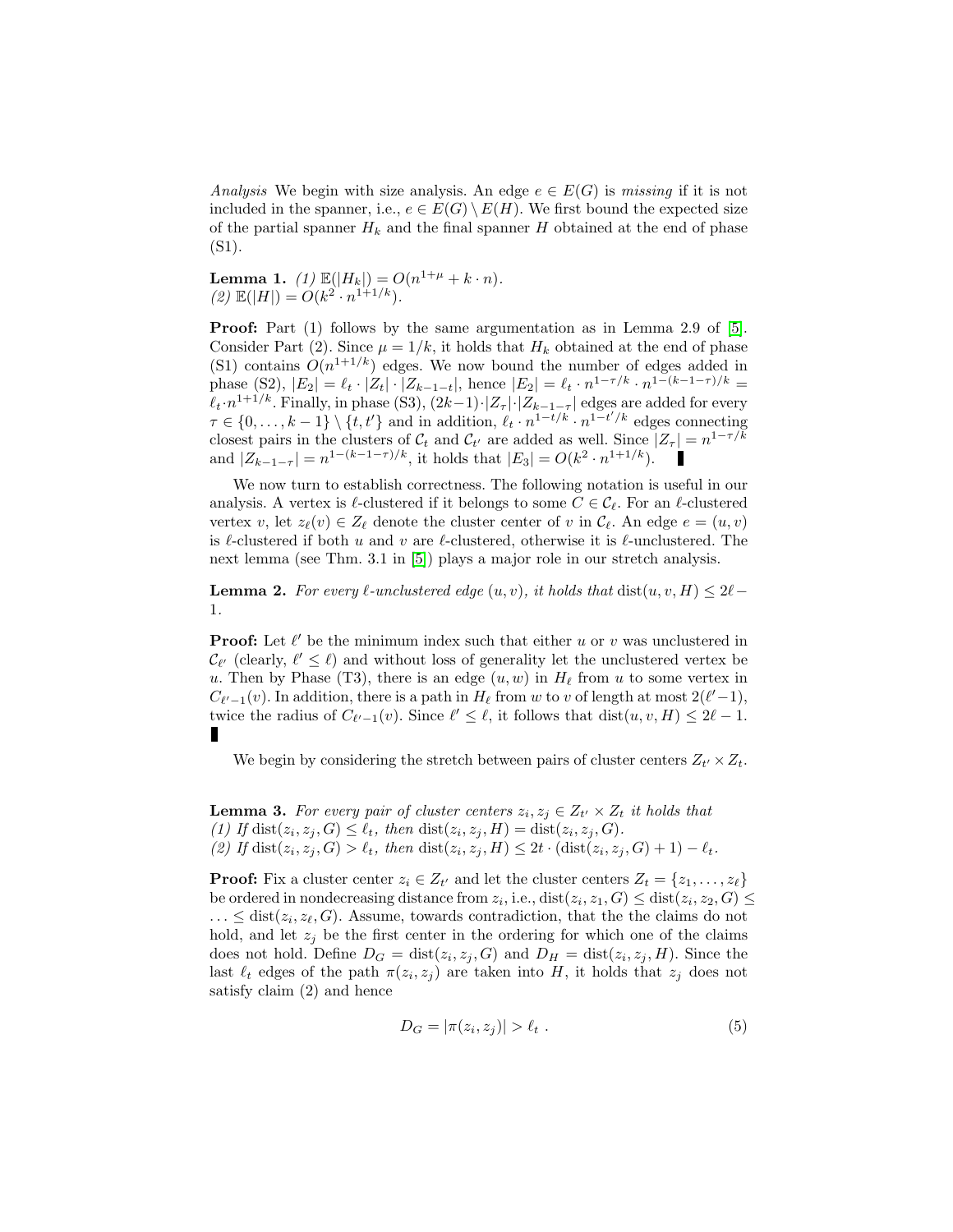We now distinguish between cases depending on the type of the edges missing from  $\pi(z_i, z_j)$  in H.

Case (a): all missing edges in  $\pi(z_i, z_j) \setminus H$  are t-unclustered. By Lemma [2](#page-8-0) and Eq. [\(5\)](#page-8-1), we have that  $D_H \leq (2t-1)D_G < 2t \cdot D_G - \ell_t$ .

Next, consider the complementary case (b): some of the missing edges of  $\pi(z_i, z_j) \setminus$ H are t-clustered. Let  $e = (x_1, x_2)$  be the last missing edge on the path  $\pi(z_i, z_j)$ (the edge closest to  $z_j$ ) which is t-clustered, hence  $x_2$  is t-clustered. Let  $z' =$  $z_t(x_2)$  be the cluster center of  $x_2$ . For an illustration, see Fig. [1.](#page-10-0) We first claim that z' precedes  $z_j$  in the ordering. To see this, recall that the last  $\ell_t$  edges of the path  $\pi(z_i, z_j)$  were taken into H, thus  $dist(z_i, x_2, G) \leq dist(z_i, z_j, G) - \ell_t =$  $D_G - \ell_t$ . Since the radius of each cluster in  $\mathcal{C}_t$  is at most t, we get that

<span id="page-9-0"></span>
$$
dist(z_i, z', G) \leq dist(z_i, x_2, G) + t \leq D_G - \ell_t + t < D_G , \tag{6}
$$

where the strict inequality follows by Eq. [\(4\)](#page-7-0). This strict inequality implies that indeed  $z'$  precedes  $z_j$  in the ordering and by the definition of  $z_j$  it follows that z' satisfies the lemma. Consider the alternative  $z_i - z_j$  path  $P = P_1 \circ P_2 \circ P_3$ where  $P_1 \in SP(z_i, z', H)$ ,  $P_2 \in SP(z', x_2, H)$  and  $P_3 \in SP(x_2, z_j, H)$ . Since  $P \subseteq H$ , it remains to bound its length. Since z' is the cluster center of  $x_2$ ,  $|P_2| \leq t$ . Since  $P_3$  is free from missing t-clustered edges, by Lemma [2,](#page-8-0)  $|P_3| \leq$  $(2t-1)$  · dist $(x_2, z_i, G)$ . To bound the length of  $P_1$  we distinguish between two subcases depending on the length of  $\pi(z_i, z')$ . Subcase (b1):  $|\pi(z_i, z')| \leq \ell_t$ . Then,  $dist(z_i, z', H) = dist(z_i, z', G)$  and overall we have that

$$
D_H \le |P| = |P_1| + |P_2| + |P_3| \le \text{dist}(z_i, z', G) + t + (2t - 1)\text{dist}(x_2, z_j, G)
$$
  

$$
\le D_G - \ell_t + 2t + (2t - 1) \cdot \text{dist}(x_2, z_j, G) \le 2t \cdot (D_G + 1) - \ell_t,
$$

where the second inequality follows by the second inequality of Eq. [\(6\)](#page-9-0). This contradicts the fact that  $z_i$  violates the claim.

Subcase (b2): dist $(z_i, z', G) \ge \ell_t + 1$ . Since z' satisfies the lemma,

<span id="page-9-2"></span>
$$
dist(z_i, z', H) \le 2t (dist(z_i, z', G) + 1) - \ell_t . \tag{7}
$$

Overall, we get that

<span id="page-9-1"></span>
$$
D_H \le |P| = |P_1| + |P_2| + |P_3|
$$
  
\n
$$
\le 2t(\text{dist}(z_i, z', G) + 1) - \ell_t + t + (2t - 1) \cdot \text{dist}(x_2, z_j, G)
$$
 (8)  
\n
$$
\le \text{dist}(z_i, z', G) + (2t - 1) \cdot \text{dist}(z_i, z', G) + 3t - \ell_t + (2t - 1) \cdot \text{dist}(x_2, z_j, G)
$$
  
\n
$$
\le D_G - \ell_t + 4t + (2t - 1) \cdot \text{dist}(z_i, z', G) - \ell_t + (2t - 1) \cdot \text{dist}(x_2, z_j, G)
$$
 (9)  
\n
$$
\le D_G - \ell_t + 4t + (2t - 1) \cdot (\text{dist}(z_i, x_2, G) + t) - \ell_t + (2t - 1) \cdot \text{dist}(x_2, z_j, G)
$$
  
\n
$$
\le 2t \cdot D_G - \ell_t,
$$
 (10)

where Eq.  $(8)$  follows by Eq.  $(7)$ , Ineq.  $(9)$  follows by the inequality of Eq.  $(6)$ and the penultimate inequality follows by the fact that  $z'$  and  $x_2$  belong to the same radius-t cluster. In contradiction to the definition of  $z_j$ . Claim (2) follows. П

<span id="page-9-3"></span>Let  $V_i$  be the set of *i*-clustered vertices. We now turn to bound the stretch between pairs of vertices in  $V_{t'} \times V_t$ .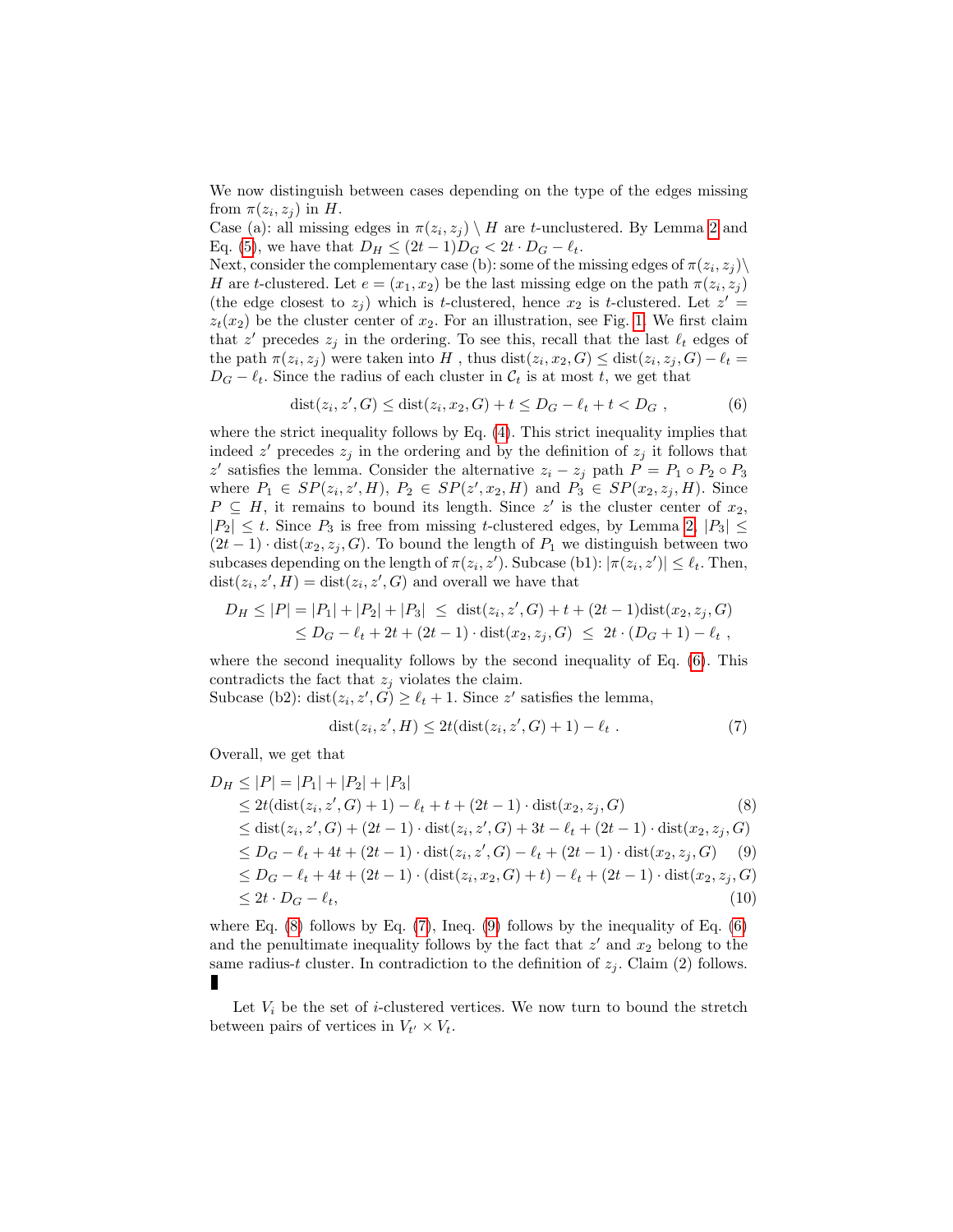

<span id="page-10-0"></span>Fig. 1. Illustration of case (b) for Lemma [3\(](#page-8-2)2). If not all edges on  $\pi(z_i, z_j)$  are tclustered, then the induction assumption for cluster centers preceding  $z_j$  in the ordering can be used; this is due to the fact that the last  $\ell_t$  edges of  $\pi(z_i, z_j)$  were taken into  $H$ . The dashed lines represent bypasses in  $H$ .

**Lemma 4.** For every non-neighboring vertex pair  $x_1 \in V_{t'}$  and  $x_2 \in V_t$  (i.e., such that  $dist(x_1, x_2, G) \ge 2$ ,  $dist(x_1, x_2, H) \le k \cdot dist(x_1, x_2, G)$ .

Proof: We consider the following cases.

Case (1): dist $(C_{t'}(x_1), C_t(x_2), G) \leq \ell_t$ . Then again by phase (S3), there exists an  $w - z$  path P in H such that  $w \in C_{t'}(x_1)$  and  $z \in C_t(x_2)$  and  $|P| =$  $dist(w, z, G) \leq dist(x_1, x_2, G)$ . Hence

<span id="page-10-1"></span>
$$
dist(x_1, x_2, H) \leq dist(x_1, w, H) + dist(w, z, H) + dist(z, x_2, H)
$$
  
= 
$$
dist(x_1, w, H) + dist(w, z, G) + dist(z, x_2, H)
$$
  

$$
\leq 2t' + dist(w, z, G) + 2t \leq 2(k - 1) + dist(x_1, x_2, G)
$$
 (11)  

$$
\leq k \cdot dist(x_1, x_2, H)
$$
,

where Eq. [\(11\)](#page-10-1) follows by the fact that  $x_1$  (resp.,  $x_2$ ) and w (resp., z) belongs to the same cluster of diameter  $2t'$  (resp.,  $2t$ ), and w and z are the closest pair in  $C_{t'}(x_1)$  and  $C_t(x_2)$ . Finally, the last inequality follows as  $dist(x_1, x_2, H) \geq 2$ .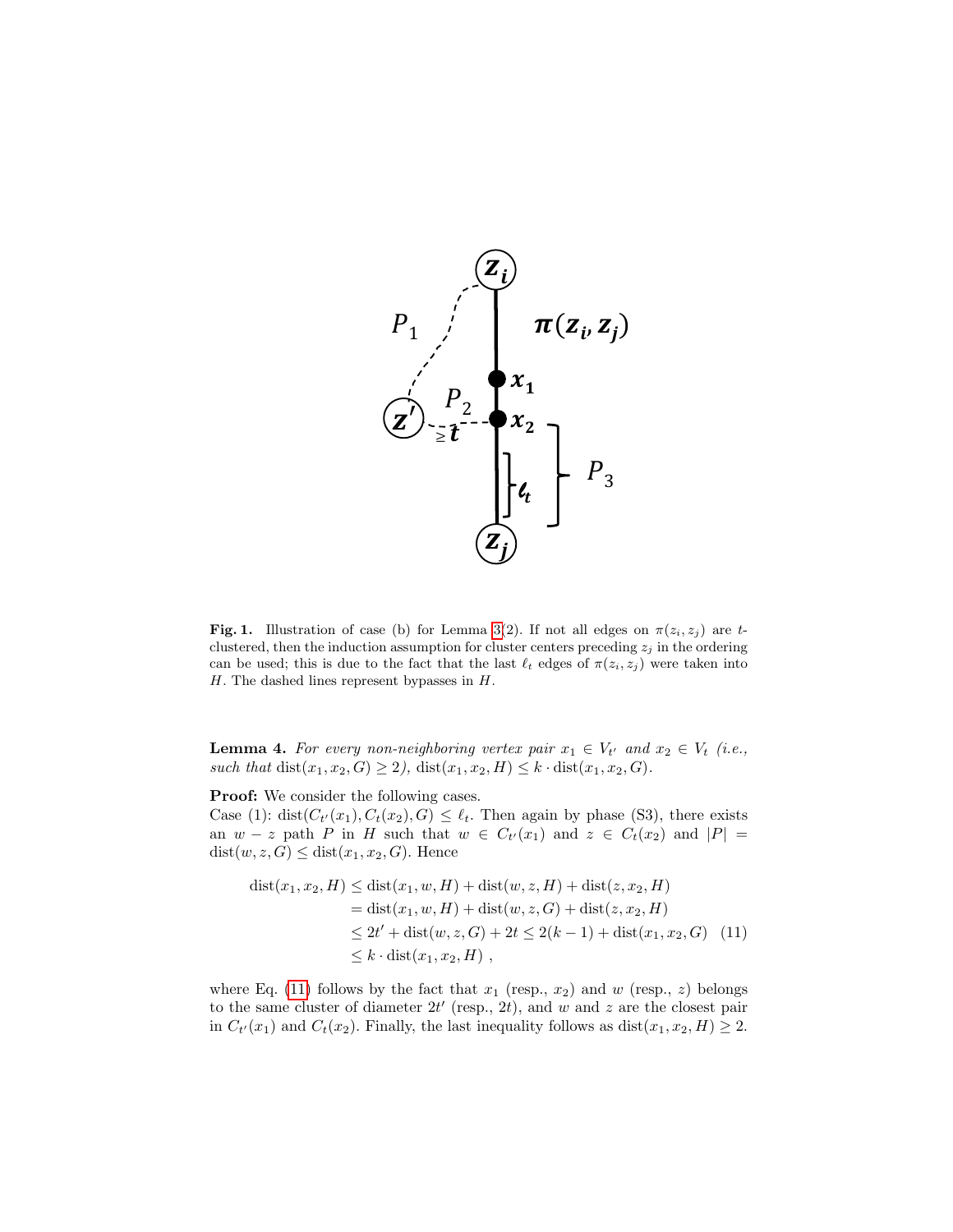Case (2): dist $(C_{t'}(x_1), C_t(x_2), G) > \ell_t$ . Let  $z_1 = z_{t'}(x_1)$  (resp.,  $z_2 = z_t(x_2)$ ) be the cluster center of  $x_1$  (resp.,  $x_2$ ) in the clustering  $\mathcal{C}_{t'}$  (resp.,  $\mathcal{C}_t$ ). Since  $dist(z_1, z_2, G) \geq dist(C_{t'}(x_1), C_t(x_2), G) > \ell_t$ , by Lemma [3,](#page-8-2) it holds that dist $(z_1, z_2, H) \leq 2t \cdot (\text{dist}(z_1, z_2, G) + 1) - \ell_t$ . Hence,

<span id="page-11-0"></span>
$$
dist(x_1, x_2, H) \leq dist(x_1, z_1, H) + dist(z_1, z_2, H) + dist(z_2, x_2, H)
$$
  
\n
$$
\leq 2t + dist(z_1, z_2, H) + 2t'
$$
\n(12)  
\n
$$
\leq 2(k - 1) + 2t \cdot dist(z_1, z_2, G) + 2t - \ell_t
$$
\n(13)  
\n
$$
\leq 2(k - 1) + 2t \cdot (dist(x_1, x_2, G) + 2(k - 1)) - \ell_t
$$
\n(14)  
\n
$$
\leq k \cdot dist(x_1, x_2, G)
$$

where Eq.  $(12)$  follows by the intercluster connections in clusters of diameter  $2t$ and  $2t'$ , Eq. [\(13\)](#page-11-0) follows by Eq. [\(3\)](#page-7-1) and by Cl. [3,](#page-8-2) Eq. [\(14\)](#page-11-0) follows by the triangle inequality using the fact that  $z_1$  and  $x_1$  are in the same cluster of diameter  $2t'$ and  $z_2$  and  $x_2$  are in the same cluster of diameter 2t. The claim follows. п

<span id="page-11-2"></span>Finally, we are ready to to bound the distance for every  $u, v \in V \times V$ . We have the following.

**Lemma 5.** For every  $(u, v) \in V \times V$ : (1) dist(u, v, H)  $\leq 2k-1$  if  $(u, v) \in E$ . (2) dist $(u, v, H) \leq k \cdot \text{dist}(u, v, G)$ , otherwise.

**Proof:** Part (1) follows by the fact that  $H_k$  (the resulting subgraph of step (S1)) is a  $(2k-1)$  spanner (see Thm. 3.1 of [\[5\]](#page-27-0)). Consider part (2) and let  $\pi(u, v)$  be the  $u - v$  shortest path in G. Clearly, if u is t'-clustered and v is t-clustered or vice versa then the lemma follows by Lemma [4.](#page-9-3) Hence, it remains to consider the complementary case. From now on, assume without loss of generality that u is  $t_u$ -unclustered for a fixed  $t_u \in \{t, t'\}$  and define  $t_v = k - 1 - t_u$  (v can be either  $t_v$ -clustered or  $t_v$ -unclustered). If all the edges in  $\pi(u, v)$  are t-unclustered then by Lemma [2,](#page-8-0) dist $(u, v, H) \leq (2t-1) \cdot dist(u, v, G)$  and we are done. Hence, from now on, assume that  $\pi(u, v)$  contains at least two t-clustered vertices. In the same manner, if all the edges in  $\pi(u, v)$  are t'-unclustered then by Lemma [2,](#page-8-0)  $dist(u, v, H) \leq (2t'-1) \cdot dist(u, v, G)$  and we are done. Therefore  $\pi(u, v)$  contains at least two  $t_u$ -clustered vertices and at least two  $t_v$ -clustered vertices. Let  $x_1$  be the closest  $t_u$ -clustered vertex to u and let  $x_2$  be the closest  $t_v$ -clustered vertex to v. Note that by definition,  $u \neq x_1$ . To prove Claim (2) of the lemma, we partition the path  $\pi(u, v)$  into three segments according to  $x_1$  and  $x_2$ . Let  $\pi_1 = \pi(u, x_1)$ ,  $\pi_2 = \pi(x_1, x_2)$  and  $\pi_3 = \pi(x_2, v)$ . By Lemma [2,](#page-8-0) and recalling that  $t' \leq t$  it holds that

<span id="page-11-1"></span>
$$
dist(u, x_1, H) \le (2t - 1) \cdot dist(u, x_1, G)
$$
  
and 
$$
dist(x_2, v, H) \le (2t - 1) \cdot dist(x_2, v, G).
$$
 (15)

First consider the case where  $\pi_1 \circ \pi_2 \subseteq \pi(u, v)$  (e.g., in such a case either  $x_1 = x_2$  or  $x_1$  is strictly closer to v than  $x_2$ ). By Eq. [\(15\)](#page-11-1), it holds that every edge  $(y_1, y_2) \in \pi(u, v)$  is either t-unclustered or t'-unclustered and hence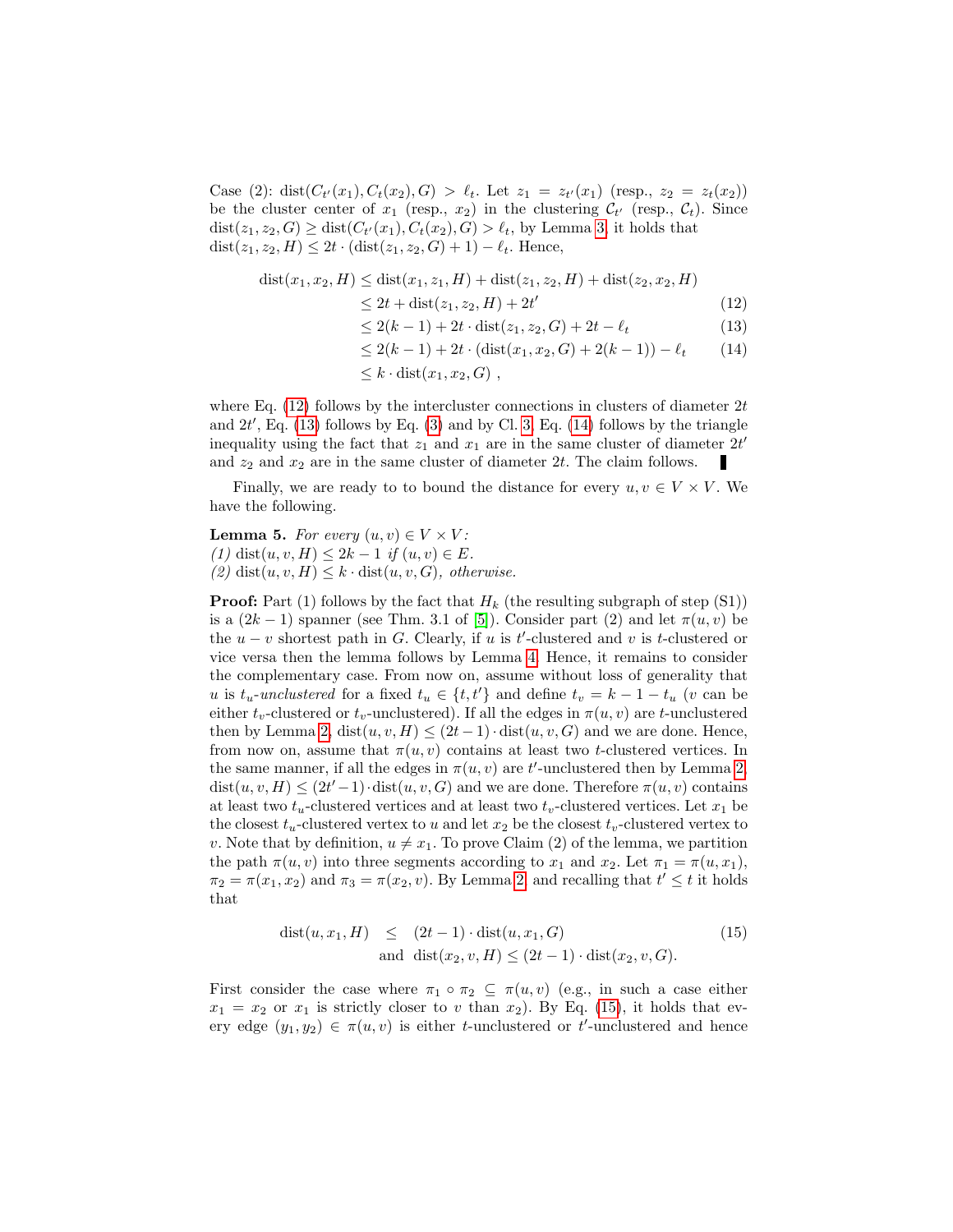$dist(y_1, y_2, H) \leq 2t - 1$ , concluding that  $dist(u, v, H) \leq k \cdot dist(u, v, G)$  as desired. From now on, we therefore consider the case where  $x_1$  appears on  $\pi(u, v)$ before  $x_2$  (i.e., closer to u) and thus  $u \neq x_1 \neq x_2$ . We now consider the following case analysis.

Case (a) dist $(x_1, x_2, G) = 1$  and dist $(u, x_2, G) \le 2k-1$ . Let  $j \in \{0, ..., k-1-t_v\}$ be the maximum number satisfying that  $x_2$  is  $(t_v + j)$ -clustered. Since  $x_2$  is  $t_v$ clustered, there exists an  $j$  in this range. We now consider two subcases; for a schematic illustration see Fig. [2.](#page-13-0)

Case (a1): u is  $(k-1-(t_v+j))$ -clustered. Let  $k' = (k-1-(t_v+j))$ . Since  $dist(u, x_2, G) \leq 2k$ , it also holds that  $dist(C_{k'}(u), C_{t_v+j}(x_2), G) \leq 2k$ , hence by Phase (S3), there exists a  $w-z$  path P in H where  $w \in C_{k'}(u)$  and  $z \in C_{t_v+j}(x_2)$ and  $|P| = \text{dist}(w, z, G) \leq \text{dist}(u, x_2, G)$ . Recall that as  $|P| \leq 2k$ , it was taken entirely into  $H$ . We therefore have the following.

<span id="page-12-0"></span>
$$
dist(u, v, H) = dist(u, x2, H) + dist(x2, v, H)\n\leq dist(u, w, H) + dist(w, z, H) + dist(z, x2, H) \n+ (2t - 1) \cdot dist(x2, v, G) \n(16)\n\leq 2k' + dist(w, z, G) + 2(tv + j) + (2t - 1) \cdot dist(x2, v, G) \n(17)\n\leq 2k' + dist(u, x2, G) + 2(tv + j) + (2t - 1) \cdot dist(x2, v, G) \n(18)\n\leq 2(k - 1) + dist(u, x2, G) + (2t - 1) \cdot dist(x2, v, G) \n(19)\n\leq k \cdot dist(u, x2, G) + (2t - 1) \cdot dist(x2, v, G) \n(20)\n\leq k \cdot dist(u, v, G)
$$

where Eq.  $(16)$  follows by Eq.  $(15)$ , Eq.  $(17)$  follows by Lemma [2](#page-8-0) and by the fact that u is k'-clustered and  $x_2$  is  $t_v + j$  clustered, Eq. [\(18\)](#page-12-0) follows by the fact that w and z are the closest pair in  $C_{k'}(u)$  and  $C_{t_{v+1}}(x_2)$ , finally the penultimate inequality holds as  $dist(u, x_2, G) \geq 2$  (since  $u \neq x_1 \neq x_2$ ).

Case (a2): u is  $(k - 1 - (t_v + j))$ -unclustered. Let  $k' = k - 1 - (t_v + j)$ . Since all vertices are 0-clustered, it holds that  $k' \geq 1$  and hence  $j \leq k - t_v - 2$ . By the definition of j, we have that  $x_2$  is  $(t_v + j + 1)$ -unclustered (as  $j \leq$  $k - t_v - 2$ , it holds that  $(t_v + j + 1) \leq k - 1$ ). Also, recall that  $x_1 \neq u$ . Let  $\pi(u, v) = [u = u_0, u_1, \dots, u_q = v]$ . Since  $u_0$  is k'-unclustered, by Lemma [2,](#page-8-0) it holds dist $(u_0, u_1, H) \leq 2k' - 1$ . In the same manner, since  $x_2$  is  $(t_v + j + 1)$ unclustered, it holds that  $dist(x_1, x_2, H) \leq 2(t_v + j + 1) - 1$ . Putting all together, we have that

<span id="page-12-1"></span>
$$
dist(u, v, H) = dist(u_0, u_1, H) + dist(u_1, x_1, H) + dist(x_1, x_2, H) + dist(x_2, u_q, H)
$$
  
\n
$$
\leq 2k' - 1 + (2t - 1) \cdot dist(u_1, x_1, G) + 2(t_v + j + 1) - 1
$$
\n(21)  
\n
$$
+ (2t - 1) \cdot dist(x_2, u_q, G)
$$
  
\n
$$
= 2(k - 1) + (2t - 1) \cdot (dist(u_1, x_1, G) + dist(x_2, u_q, G))
$$
  
\n
$$
= (k - 1) \cdot (dist(u_0, u_1, G) + dist(x_1, x_2, G))
$$
\n(22)  
\n
$$
+ (2t - 1) \cdot (dist(u_1, x_1, G) + dist(x_2, u_q, G) \leq k \cdot dist(u, v, G),
$$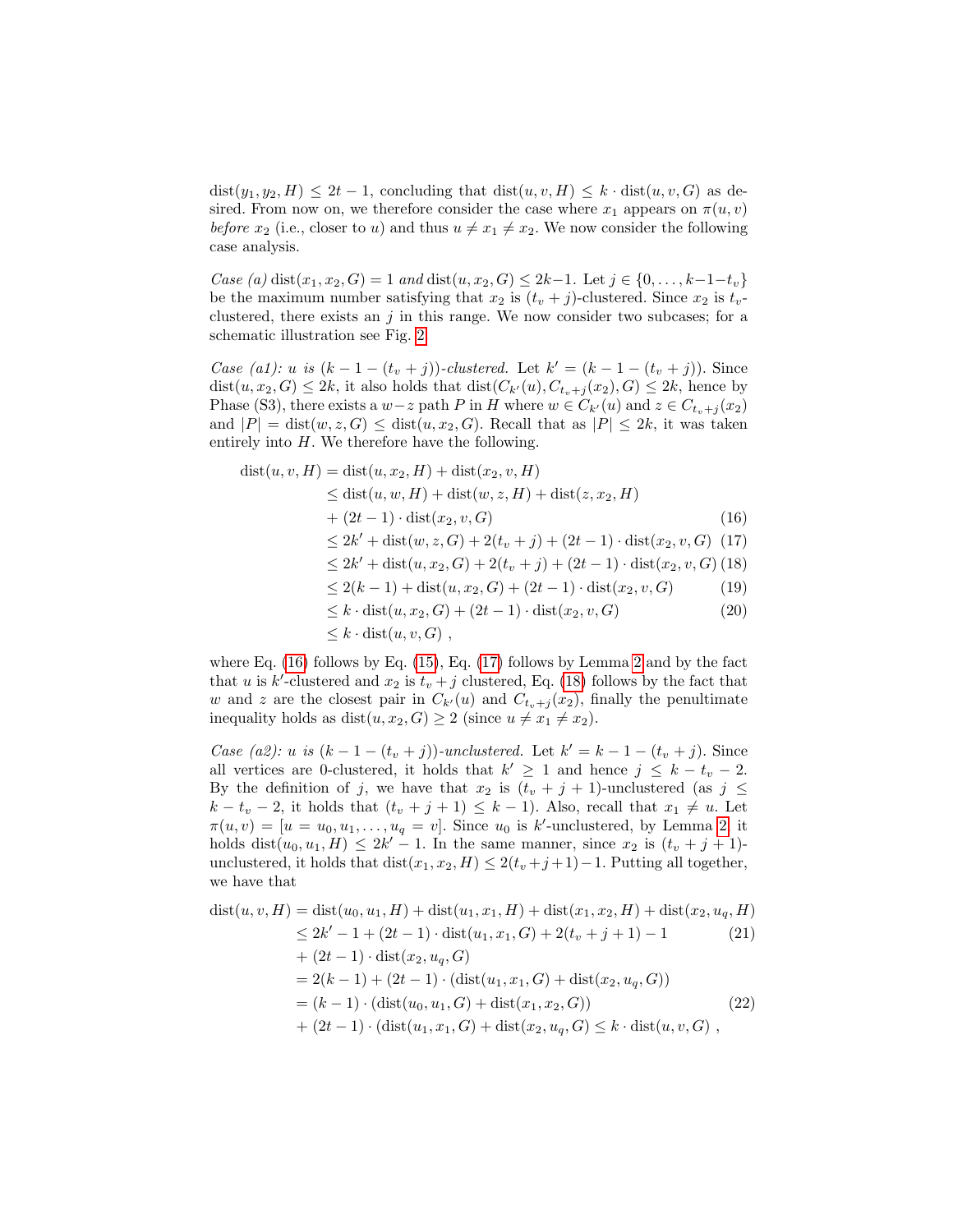where Eq. [\(21\)](#page-12-1) follows by using Lemma [2](#page-8-0) for the  $k'$ -unclustered edge  $(u_0, u_1)$ and for the  $(t_v + j + 1)$ -unclustered edge  $(x_1, x_2)$ , and by plugging Eq. [\(15\)](#page-11-1). Note that it might be the case that  $x_1 = u_1$  but by the current case it holds that  $u_0 \neq x_1 \neq x_2.$ 



<span id="page-13-0"></span>Fig. 2. Illustration of Case (a) for Lemma [5.](#page-11-2) The dashed lines represent bypasses in H. (a) Case (a1). Since u is k'-clustered and  $x_2$  is  $(t_v + j)$ -clustered and in addition,  $dist(u, v, G) \leq \ell_t$  it holds that the shortest path between the corresponding clusters has been added to H. (b) Case (a2). Since u is  $k'$ -unclustered, its immediate edges, specifically,  $(u_0, u_1)$  has small stretch in H that compensates for the extra large stretch of the edge  $(x_1, x_2)$  in H.

Case (b): dist $(x_1, x_2, G) = 1$  and dist $(u, x_2, G) \geq 2k$ . Using Part (1) of this claim, we have that

<span id="page-13-1"></span>
$$
dist(u, v, H) = dist(u, x_1, H) + dist(x_1, x_2, H) + dist(x_2, v, H)
$$
\n(23)

$$
\leq (2t-1) \cdot dist(u, x_1, G) + dist(x_1, x_2, H)
$$

$$
+(2t-1)\cdot dist(x_2,v,G) \tag{24}
$$

$$
\leq (2t-1) \cdot dist(u, x_1, G) + 2k - 1
$$

$$
+ (2t - 1) \cdot \text{dist}(x_2, v, G) \tag{25}
$$

$$
\leq (2t-1) \cdot dist(u, v, G) + dist(u, v, G) \leq 2t \cdot dist(u, v, G) \cdot (26)
$$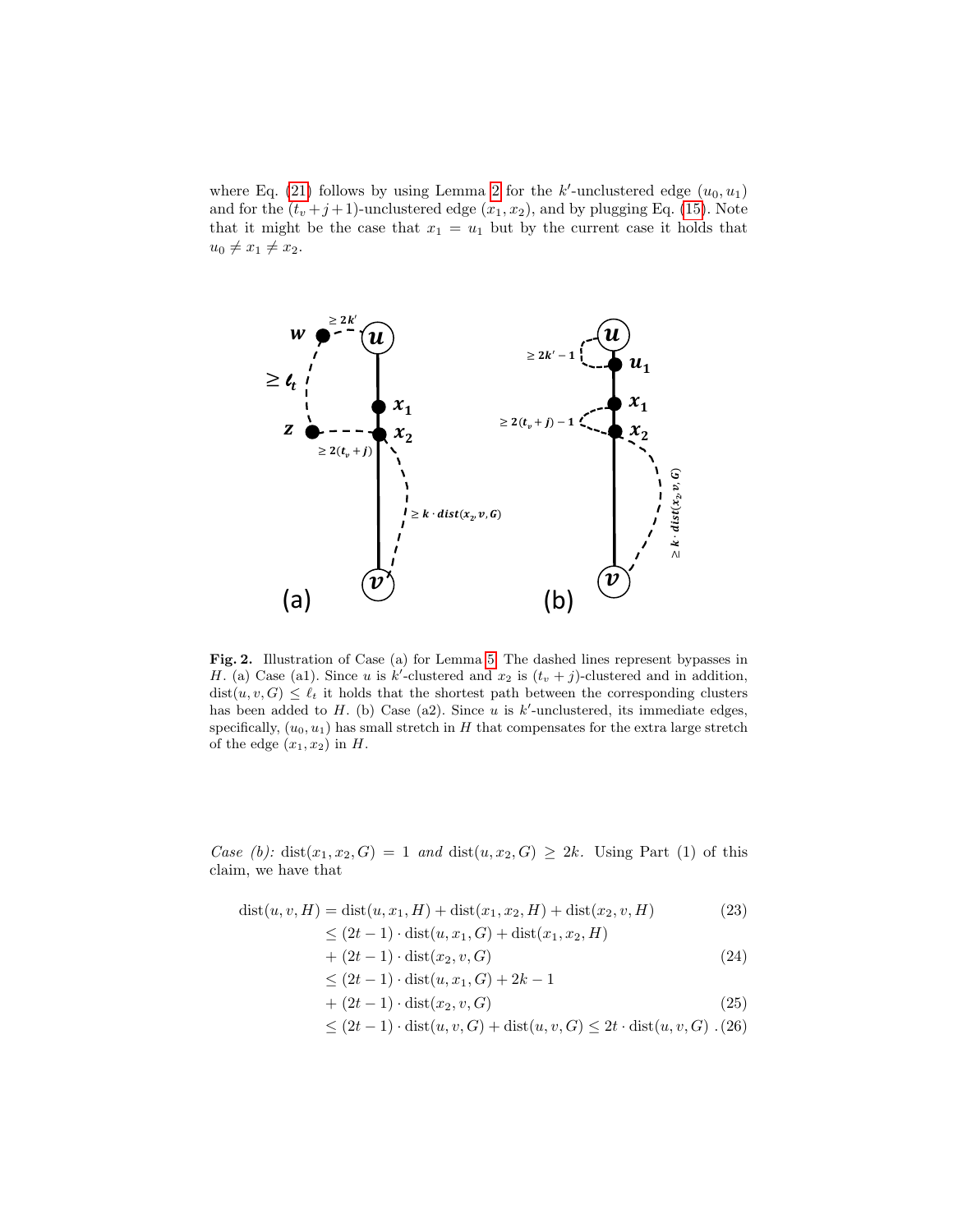where Eq.  $(24)$  follows by Eq.  $(15)$ , Eq.  $(25)$  follows by Part  $(1)$  of this claim and Eq. [\(26\)](#page-13-1) follows by the fact that  $dist(u, v, G) \geq dist(u, x_2, G) \geq 2k - 1$ . The claim holds.

Case (c): dist $(x_1, x_2, G) \geq 2$ . This case follows by using Lemma [4\(](#page-9-3)b) and Eq. [\(15\)](#page-11-1). The claim follows.

Running time. Begin with step (S1). By Theorem 3.1 of [\[5\]](#page-27-0), Algorithm Cluster( $G, k, \mu$ ) can be implemented in  $O(k \cdot m)$  deterministic time. Step (S2) can be implemented in linear time (in the size of the output). Finally, step (S3) requires computing the shortest-path distances between cluster pairs. This can be done by computing the all-pairs-shortest-paths in  $O(n^{\omega})$ , where  $\omega < 2.373$  denotes the matrix multiplication exponent. This completes the proof of Thm. [1.](#page-3-1)

#### 3 Sourcewise spanners

In this section, we provide several constructions for sourcewise spanners and emulators.

## <span id="page-14-0"></span>3.1 Upper bound for multiplicative stretch

For clarity of presentation, we describe a randomized construction whose output spanner has  $O(k^2 \cdot n^{1+\epsilon/k})$  edges in expectation. Using [\[5\]](#page-27-0), this construction can be derandomized with the same bound on the number of edges. We begin by considering Thm. [2](#page-3-2) and show the construction of  $(2k-1, S)$  sourcewise spanner which enjoys a "hybrid" stretch, though in a weaker sense than in Sec. [2.](#page-5-0) Specifically, we show that the neighbors of S enjoy a multiplicative stretch  $2k-1$  and the remaining pairs enjoy a multiplicative stretch of  $2k - 2$ .

The algorithm The first phase of Algorithm ConsSWSpanner applies Algorithm Cluster(G, k,  $\mu$ ) for  $\mu = \varepsilon/k$ , resulting in a sequence of  $k+1$  clusterings  $C_0, \ldots, C_k$ and a cluster graph  $H_k \subseteq G$ . In the second phase of the algorithm, it considers the collection of  $S \times Z_{k-1}$  shortest paths  $\mathcal{P} = \{\pi(s_i, z_i) \mid s_i \in S \text{ and } z_i \in Z_{k-1}\}.$ Starting with  $H = H_k$ , for each path  $\pi(s_i, z_i) \in \mathcal{P}$ , it adds to H the  $\ell_k$  last edges of  $\pi(s_i, z_i)$  (closest to  $z_i$ ). Set

<span id="page-14-2"></span>
$$
\ell_k = 2k^2 + 3k \quad \text{and} \quad \mu = \varepsilon/k \tag{27}
$$

**Analysis.** Hereafter, we mainly focus on the clustering  $\mathcal{C}_{k-1}$  and denote a vertex v as clustered iff  $v \in V_{k-1}$ , i.e., if v belongs to the clustering  $\mathcal{C}_{k-1}$ . Recall that each of the  $m_{k-1} = n^{1-(k-1)\cdot \mu}$  clusters  $C_i \in \mathcal{C}_{k-1}$  is centered at some vertex  $z_i \in Z_{k-1}$ , and in addition, every vertex v satisfying that  $dist(v, Z_{k-1}, G) \leq k-1$ is contained in exactly one cluster  $C_i \in \mathcal{C}_{k-1}$  such that

<span id="page-14-1"></span>
$$
dist(v, z_i, G) \le k - 1.
$$
\n<sup>(28)</sup>

An edge  $e = (x, y)$  is said to be *clustered* iff both its endpoints x and y are clustered, i.e.,  $x, y \in V_{k-1}$ . By Lemma [1\(](#page-8-3)1), we have the following.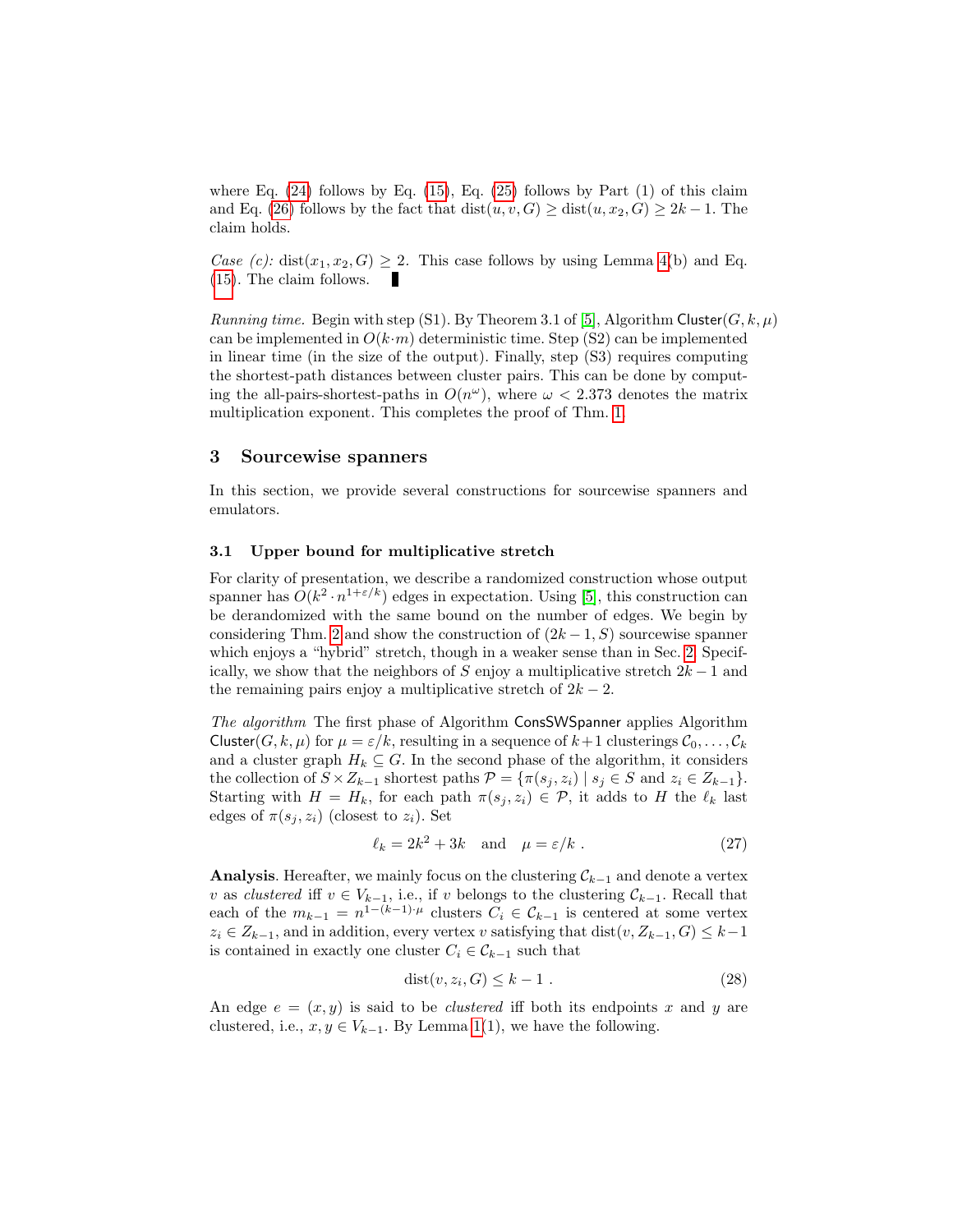**Observation 7**  $\mathbb{E}(|H|) = O(k^2 \cdot n^{1+\epsilon/k}).$ 

Next, we turn to consider correctness. Call a subgraph  $H' \subseteq G$  happy iff every missing edge  $e = (x, y) \in E(G) \setminus E(H')$  is either clustered or has stretch at most  $2(k-1)-1$  in H, i.e., dist $(x, y, H) \leq 2k-3$ . By Lemma [2,](#page-8-0) we have the following.

<span id="page-15-0"></span>**Observation 8**  $H_k$  is happy (i.e., for every edge  $e = (x, y) \in G \setminus H_k$ , either e is clustered or dist $(x, y, H_k) \leq 2k - 3$ ).

<span id="page-15-3"></span>We now bound the stretch on  $S \times Z_{k-1}$ , i.e., between sources and cluster centers.

**Lemma 6.** For every  $s_j \in S$  and  $z_i \in Z_{k-1}$ : If  $dist(s_j, z_i, G) \leq \ell_k$  then  $dist(s_j, z_i, H) = dist(s_j, z_i, G)$ , else  $dist(s_j, z_i, H) \leq$  $2(k-1) \cdot (\text{dist}(s_j, z_i, G) + 1) - \ell_k.$ 

**Proof:** Fix  $s_j \in S$  and let the cluster centers  $Z_k = \{z_1, \ldots, z_m\}$  be ordered in nondecreasing distance from  $s_j$ , i.e.,  $dist(s_j, z_1, G) \leq dist(s_j, z_2, G) \leq \ldots \leq$  $dist(s_i, z_m, G)$ . (Note that the ordering of the centers plays a role only in the analysis and not in the algorithm itself.) Assume, towards contradiction, that the claim does not hold, and let  $\hat{z}$  be the first center in the ordering for which the claim does not hold. We first claim that

<span id="page-15-1"></span>
$$
D_G = \text{dist}(s_j, \hat{z}, G) = |\pi(s_j, \hat{z})| > \ell_k ,
$$
\n(29)

since by construction, if  $|\pi(s_j, \hat{z})| \leq \ell_k$  then  $\pi(s_j, \hat{z})$  is taken entirely into H and  $dist(s_j, \hat{z}, H) = dist(s_j, \hat{z}, G)$ , contradiction. The contradiction assumption is therefore that  $D_H = \text{dist}(s_i, \hat{z}, H)$  satisfies  $D_H > 2(k - 1) \cdot (D_G + 1) - \ell_k$ . We now distinguish between two cases depending on the type of missing edges in  $\pi(s_i, \hat{z}) \backslash H$  (by the contradictory assumption such missing edges exist). Case (a) is where none of the missing edges is clustered. By Obs. [8,](#page-15-0) we have that  $D_H \leq (2k-3) \cdot D_G \leq 2(k-1) \cdot D_G - \ell_k$ , where the last inequality follows by Eq. [\(29\)](#page-15-1).

Next, consider the complementary case (b) where some of the missing edges of  $\pi(s_i, \hat{z})\backslash H$  are clustered. Let  $e = (x_1, x_2)$  be the last missing edge on the path  $\pi(s_j, \hat{z})$  (the edge closest to  $\hat{z}$ ) which is clustered, hence  $x_2 \in V_{k-1}$ . Consider the cluster center z' of the cluster C of  $x_2$ . We claim that z' precedes  $\hat{z}$  in the ordering. To see this, recall that the last  $\ell$ , edges of the path  $\pi(e, \hat{z})$  were taken ordering. To see this, recall that the last  $\ell_k$  edges of the path  $\pi(s_j, \hat{z})$  were taken into H, thus dist $(s_j, x_2, G) \leq$  dist $(s_j, \hat{z}, G) - \ell_k = D_G - \ell_k$ . Combining with Eq. [\(28\)](#page-14-1),

<span id="page-15-2"></span>
$$
dist(s_j, z', G) \leq dist(s_j, x_2, G) + k - 1 \leq D_G - \ell_k + k - 1 < D_G \tag{30}
$$

where the first inequality follows by Eq. [\(28\)](#page-14-1) and the strict inequality follows by Eq. [\(27\)](#page-14-2). This strict inequality implies that indeed  $z'$  precedes  $\hat{z}$  in the ordering and by the definition of  $\hat{z}$  (i.e., the first center that violates the claim) it follows and by the definition of  $\hat{z}$  (i.e., the first center that violates the claim) it follows that  $z'$  satisfies the lemma.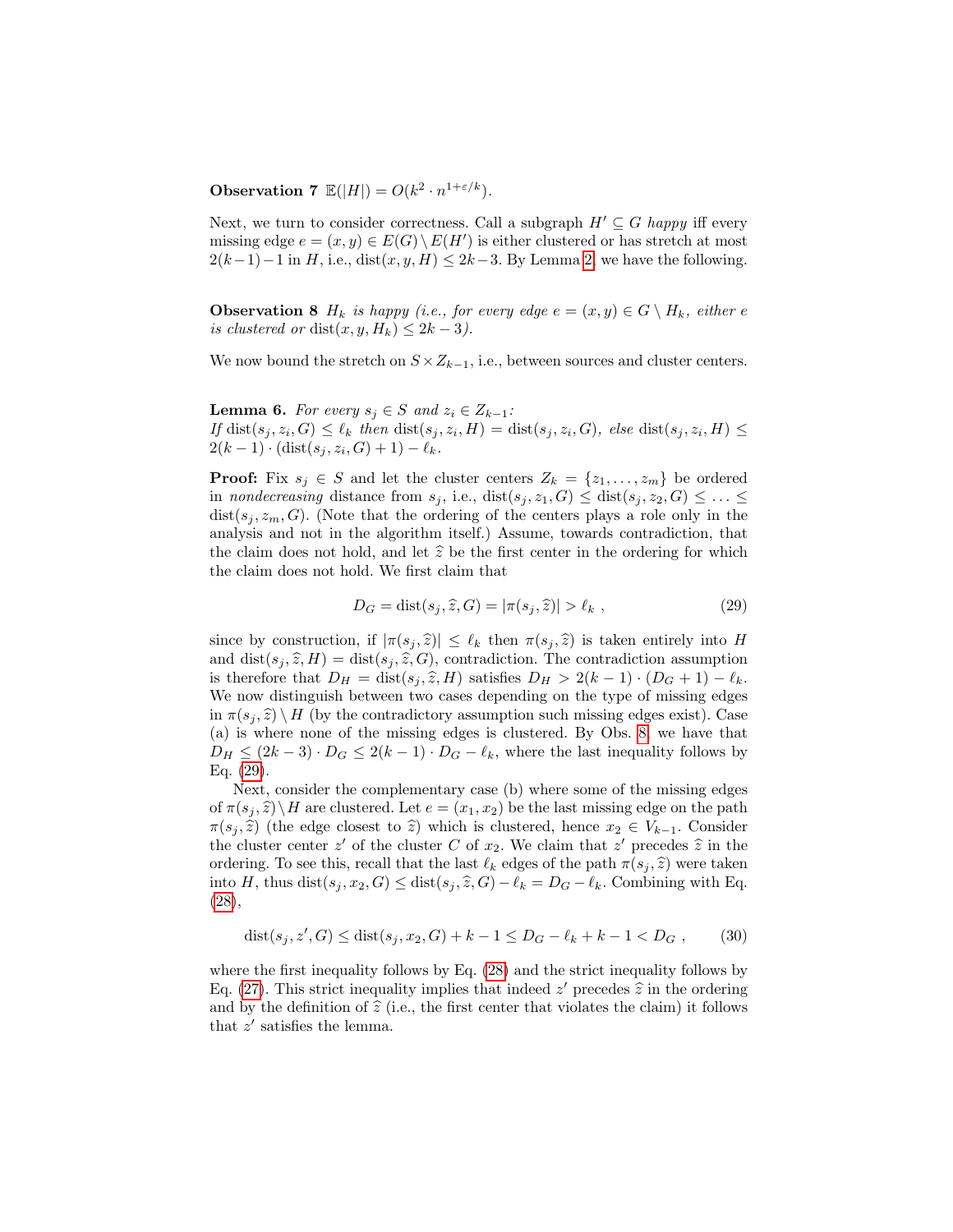Consider the following alternative  $s_j - \hat{z}$  path  $P = P_1 \circ P_2 \circ P_3$  which consists of three segments: a source-center path  $P_1 \in SP(s_j, z', H)$ , an intra-cluster path  $P_2 \in SP(z', x_2, H)$  and  $P_3 \in SP(x_2, \hat{z}, H)$ . Since  $P \subseteq H$  by definition, it remains to bound its length. By Eq. (28),  $|P_1| < k - 1$ , By Obs. 8, since  $P_2$  is free from to bound its length. By Eq. [\(28\)](#page-14-1),  $|P_2| \leq k - 1$ . By Obs. [8,](#page-15-0) since  $P_3$  is free from missing clustered edges,  $|P_3| \leq (2k-1) \cdot \text{dist}(x_2, \hat{z}, G)$ . To bound the length of  $P_1$  we distinguish between two cases depending on the size of  $\pi(s_j, z')$ . Case (a):  $|\pi(s_j, z')| \leq \ell_k$ . Then,  $dist(s_k, z', H) = dist(s_k, z', G)$  and overall we have that

$$
D_H \le |P| = |P_1| + |P_2| + |P_3|
$$
  
\n
$$
\le \text{dist}(s_j, z', G) + k - 1 + (2k - 3) \cdot \text{dist}(x_2, \hat{z}, G)
$$
  
\n
$$
\le D_G - \ell_k + 2(k - 1) + (2k - 3) \cdot \text{dist}(x_2, \hat{z}, G)
$$
  
\n
$$
\le 2(k - 1) \cdot (D_G + 1) - \ell_k,
$$

where the third inequality follows by Eq. [\(30\)](#page-15-2). This contradicts the assumption that  $\hat{z}$  violates the claim. Case (b): dist $(s_j, z', G) \ge \ell_k + 1$ . Since  $z'$  satisfies the lemma,

<span id="page-16-1"></span>
$$
dist(s_j, z', H) \le 2(k - 1) \cdot (dist(s_j, z', G) + 1) - \ell_k.
$$
 (31)

Overall, we get that

<span id="page-16-0"></span>
$$
D_H \le |P| = |P_1| + |P_2| + |P_3|
$$
\n
$$
\le 2(k - 1) \cdot (\text{dist}(s_j, z', G) + 1) - \ell_k
$$
\n
$$
+ k - 1 + (2k - 3) \cdot \text{dist}(x_2, \hat{z}, G)
$$
\n
$$
= \text{dist}(s_j, z', G) + (2k - 3) \cdot \text{dist}(s_j, z', G) + 3(k - 1) - \ell_k
$$
\n
$$
+ (2k - 3) \cdot \text{dist}(x_2, \hat{z}, G)
$$
\n
$$
\le D_G - \ell_k + k - 1 + (2k - 3) \cdot \text{dist}(s_j, z', G)
$$
\n
$$
+ 3(k - 1) - \ell_k + (2k - 3) \cdot \text{dist}(x_2, \hat{z}, G)
$$
\n
$$
\le D_G - \ell_k + k - 1 + (2k - 3) \cdot (\text{dist}(s_j, x_2, G) + k - 1)
$$
\n
$$
+ 3(k - 1) - \ell_k + (2k - 3) \cdot \text{dist}(x_2, \hat{z}, G)
$$
\n
$$
= 2(k - 1) \cdot D_G - \ell_k,
$$
\n(35)

where Eq.  $(33)$  follows by Eq.  $(31)$ , Eq.  $(34)$  follows by Eq.  $(30)$ , and Eq.  $(35)$ follows by the fact that  $x_2$  and  $z'$  are in the same cluster of diameter  $k-1$ (see Eq. [\(28\)](#page-14-1)). This is again in contradiction to the definition of  $\hat{z}$ . The lemma follows.

We are now ready to bound the  $S \times V$  stretch also for vertices  $V \setminus Z_{k-1}$ . We have the following.

**Lemma 7.** For every  $(s_j, v) \in S \cdot V$ ,  $dist(s_j, v, H) \leq k' \cdot dist(s_j, v, G)$  where  $k' = 2k - 1$  if  $(s_j, v) \in E(G)$  and  $k' = 2k - 2$  otherwise.

**Proof:** Fix  $s_i \in S$  and assume, towards contradiction, that there exists some vertex  $v \in V$  for which the claim does not hold. We distinguish between two cases. Case (a): all the missing edges on  $\pi(s_j, v) \setminus H$  are unclustered. Then, by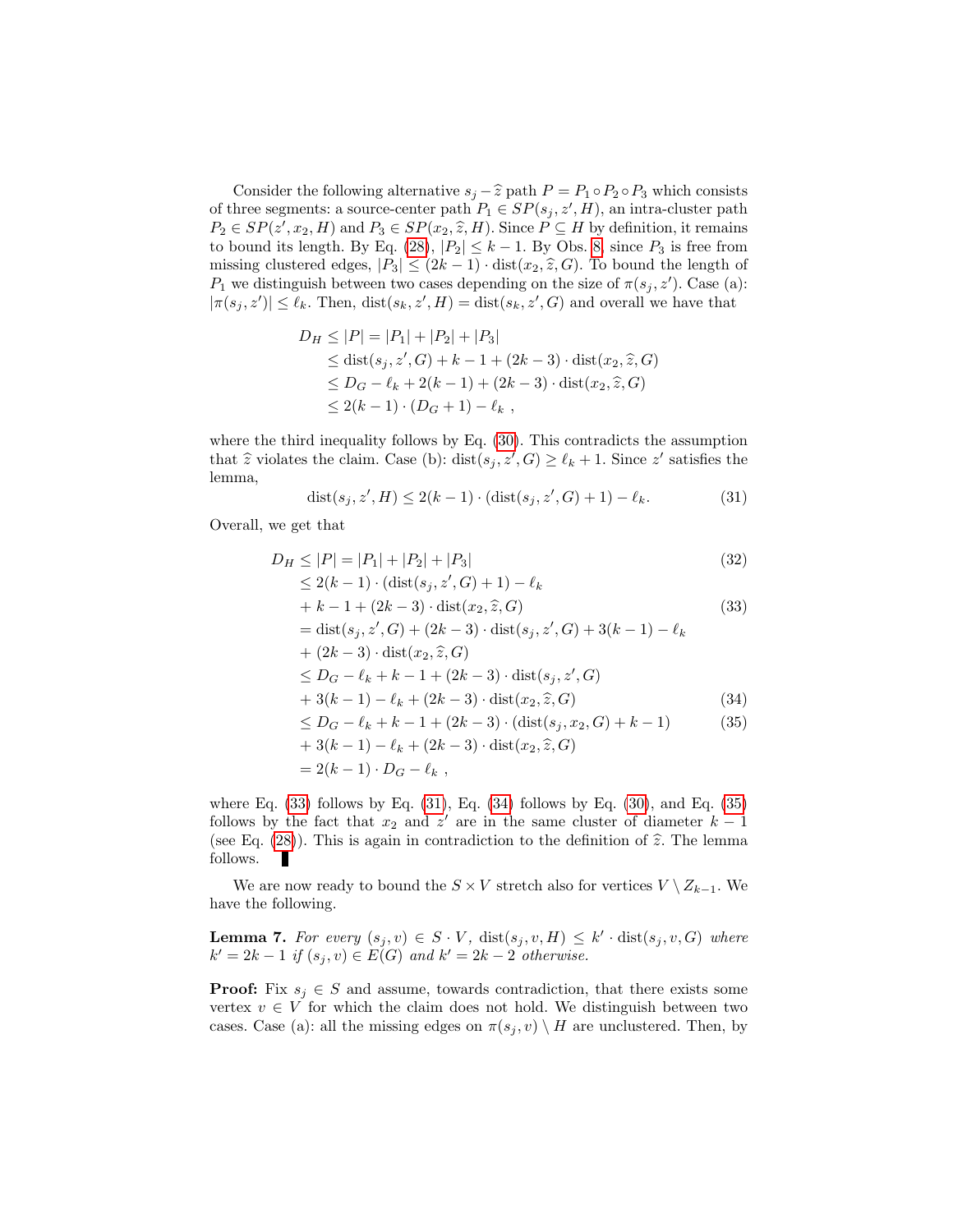Obs. [8,](#page-15-0) it follows that  $dist(s_i, v, H) \leq (2k-3) \cdot dist(s_i, v, G)$ . Case (b): there exists a missing edge which is clustered. Let  $e = (x_1, x_2)$  be the last such missing edge on  $\pi(s_j, v)$  (closest to v) and let z' be the cluster center of the cluster C of x<sub>2</sub>. Consider an  $s_j - v$  path  $P = P_1 \circ P_2 \circ P_3$  in H which consists of the following three segments:  $P_1 \in SP(s_j, z', H), P_2 \in SP(z', x_2, H)$  and  $P_3 \in SP(x_2, v, H)$ . Note that by Eq. [\(28\)](#page-14-1) and Obs. [8,](#page-15-0)

<span id="page-17-0"></span>
$$
|P_2| \le k - 1 \quad \text{and} \quad |P_3| \le (2k - 3) \cdot \text{dist}(x_2, v, G) \tag{36}
$$

Bounding the size of  $P_1$  is more involved and requires the following case analysis which depends on  $dist(s_j, z', G)$ .

Case a: dist $(s_j, z', G) \leq \ell_k$ . In this case, the path  $\pi(s_j, z')$  was added in its entirety to H and hence  $dist(s_j, z', H) = dist(s_j, z', G)$ . Combining with Eq. [\(36\)](#page-17-0) we have that

<span id="page-17-1"></span>
$$
dist(s_j, v, H) \le |P| = |P_1| + |P_2| + |P_3|
$$
  
\n
$$
\le dist(s_j, z', G) + k - 1 + (2k - 3) \cdot dist(x_2, v, G)
$$
 (37)  
\n
$$
\le dist(s_j, x_2, G) + (2k - 3) \cdot dist(x_2, v, G) + 2(k - 1).
$$

We now look at two sub-cases. Sub-case (a1):  $dist(s_i, x_2, G) \geq 2$ , then dist(s<sub>i</sub>, x<sub>2</sub>, G) + 2(k – 1) ≤ 2(k – 1) · dist(s<sub>i</sub>, x<sub>2</sub>, G) and hence by Eq. [\(37\)](#page-17-1) we conclude that

 $dist(s_j, v, H) \leq 2(k-1) \cdot dist(s_j, v, G)$  as required. The complementary sub-case (a2) is where  $dist(s_j, x_2, G) = 1$ . (By definition,  $e = (x_1, x_2)$  is missing and hence  $s_j \neq x_2$  or  $dist(s_j, x_2, G) > 0$ . This sub-case now splits further. Case (a2i):  $x_2 \neq v$ , i.e.,  $dist(x_2, v, G) \geq 1$ , then by Eq. [\(37\)](#page-17-1),  $|P| \leq 2(k-1)+1+1$  $(2(k-1)-1) \cdot dist(x_2, v, G) \leq 2(k-1) \cdot dist(s_j, v, G)$ . Case (a2ii):  $x_2 = v$  (i.e.,  $dist(x_2, v, G) = 0$ . Then  $|P| \leq dist(s_j, x_2, G) + 2(k-1)$ , in contradiction to the fact the  $v$  violates the claim.

Case b: dist $(s_j, z', G) > \ell_k$ . By Lem. [6](#page-15-3) we have that  $|P_1| \leq 2(k-1) \cdot (\text{dist}(s_j, z', G)) +$ 1)  $-\ell_k$ . Overall, by plugging Eq. [\(36\)](#page-17-0), we have that

<span id="page-17-2"></span>
$$
dist(s_j, v, H) \le |P| = |P_1| + |P_2| + |P_3|
$$
  
\n
$$
\le 2(k - 1) \cdot (dist(s_j, z', G) + 1) - \ell_k + k - 1
$$
  
\n
$$
+ (2k - 3) \cdot dist(x_2, v, G)
$$
  
\n
$$
\le 2(k - 1) \cdot (dist(s_j, x_2, G) + k - 1) + 3(k - 1) - \ell_k
$$
  
\n
$$
+ (2k - 3) \cdot dist(x_2, v, G)
$$
  
\n
$$
\le 2(k - 1)(dist(s_j, x_2, G) + dist(x_2, v, G))
$$
  
\n
$$
= 2(k - 1) \cdot dist(s_j, v, G)
$$

where the penultimate inequality follows by Eq.  $(28)$  and the last inequality follows by plugging Eq.  $(27)$ , in contradiction to the definition of v. The lemma follows.

We next analyze the running time and establish Thm. [5.](#page-5-1)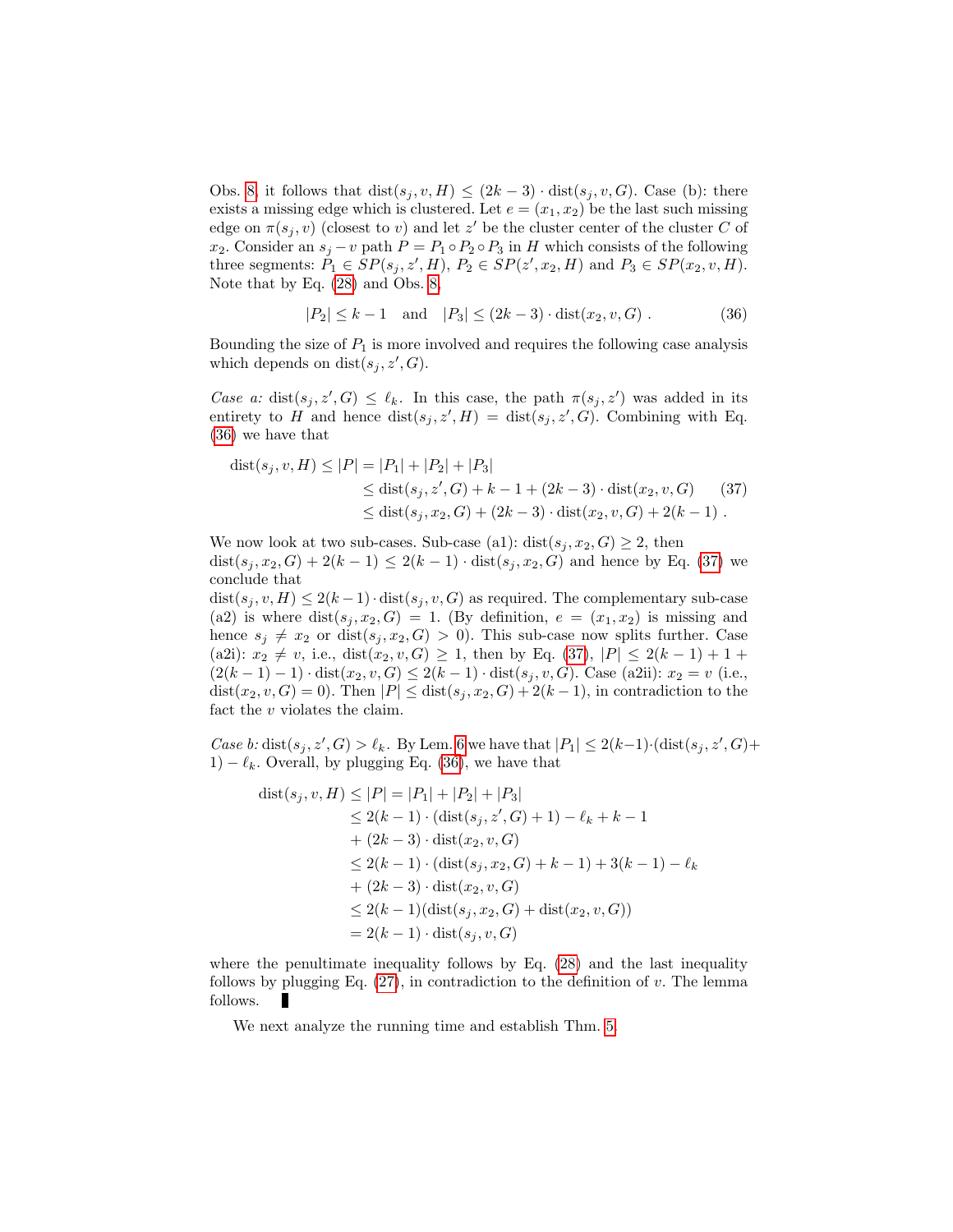Running time. The operation of the algorithm is composed of k iterations. In each iteration  $\tau$ , a cluster graph is constructed in  $O(m)$  time (as in [\[5\]](#page-27-0)). In the second phase of the algorithm, the  $s_i - z_j$  paths of length at most  $\ell_k$  edges are added to the spanner. This can viewed as constructing cluster graph of radius  $\ell_k$ , but in this case, the clusters may not be disjoint (i.e., a vertex v belongs to the cluster of  $z_i$  if dist $(v, z_i, G) \leq \ell_k$ ). This can be implemented in  $O(\ell_k \cdot m)$ time.

#### <span id="page-18-0"></span>3.2 Lower bound for additive sourcewise spanners and emulators

We now turn to consider the lower bound side where we generalize the lower bound construction for additive spanners by Woodruff [\[33\]](#page-28-4) to the sourcewise setting. In particular, we parameterize our bound for the  $S \times V$  spanner in terms of the cardinality of the source set  $S$ . The basic idea underlying Woodruff's construction is to form a dense graph G by gluing (carefully) together many small complete bipartite graphs. For an additive stretch  $2k - 1 \geq 1$ , the lower bound graph G consists of  $k+1$  vertex levels, each with  $O(n/k)$  vertices and  $\Omega(n^{1+1/k})$ edges connecting the vertices of every two adjacent levels. In particular this is obtained by representing each vertex of level i as a coordinate in  $\mathbb{Z}^{k+1}$ , namely,  $v = (a_1, \ldots, a_k, a_{k+1})$  and  $a_j \in [1, O(n^{1/k})]$ . Woodruff showed that if one omits in an additive spanner  $H \subseteq G$ , an  $O(1/k)$  fraction of G edges, then there exists an  $x - y$  path P in G of length k (i.e., x is on the first level and y is on the last level) whose all edges are omitted in H, and any alternative  $x - y$  path in H is "much" longer than  $P$ . To adapt this construction to the sourcewise setting, some *asymmetry* in the structure of the  $k+1$  levels should be introduced. In the following construction, the vertices of the first level correspond to the source set S, hence this level consists of  $O(n^{\epsilon})$  vertices, while the remaining levels are of size  $O(n/k)$ . This is achieved by breaking the symmetry between the first coordinate  $a_1$  and the remaining  $k-1$  coordinates of each vertex  $v = (a_1, \ldots, a_k, a_{k+1}).$ Indeed, this careful minor adaptation in the graph definition is sufficient to generalize the bound, the analysis follows (almost) the exact same line as that of [\[33\]](#page-28-4). We show the following.

<span id="page-18-1"></span>**Theorem 9.** Let  $1 \leq k \leq O(\ln r/\ln \ln r)$  for some integer  $r \geq 1$ . For every  $\varepsilon \in [0,1]$ , there exists an unweighted undirected graph  $G = (V, E)$  with  $|V| =$  $\Theta(r^{\varepsilon}+kr)$  vertices and a source set  $S \subseteq V$  of size  $\Theta(r^{\varepsilon})$  such that any  $(2k-1, S)$ additive sourcewise spanner  $H \subseteq G$  has  $\Omega(r^{1+\frac{\epsilon}{k}})$  edges. Similar bounds (up to factor  $O(k)$ ) are achieved for  $(2k-1, S)$ -additive sourcewise emulators.

Note that Thm. [9](#page-18-1) implies Thm. [3,](#page-3-0) since  $n = \Theta(r^{\varepsilon} + kr)$  and hence  $r^{1+\frac{\varepsilon}{k}} =$  $\Omega(n^{1+\frac{\varepsilon}{k}}/k)$ . Note that by setting  $\varepsilon = 1$ , we get the exact same bounds as in Woodruff's construction.

The construction. Let  $N_1 = \lceil r^{\varepsilon/k} \rceil$  and  $N_2 = \lceil (r/N_1^{k-1}) \rceil$ . The graph G consists of vertices composed of  $k + 1$  vertex-levels and connected through a series of k bipartite graphs. Each vertex  $v = (a_1, a_2, \ldots, a_k, a_{k+1})$  represents a coordinate in  $\mathbb{Z}^{k+1}$  where  $a_{k+1} \in \{1, ..., k+1\}$  is the level of v. The range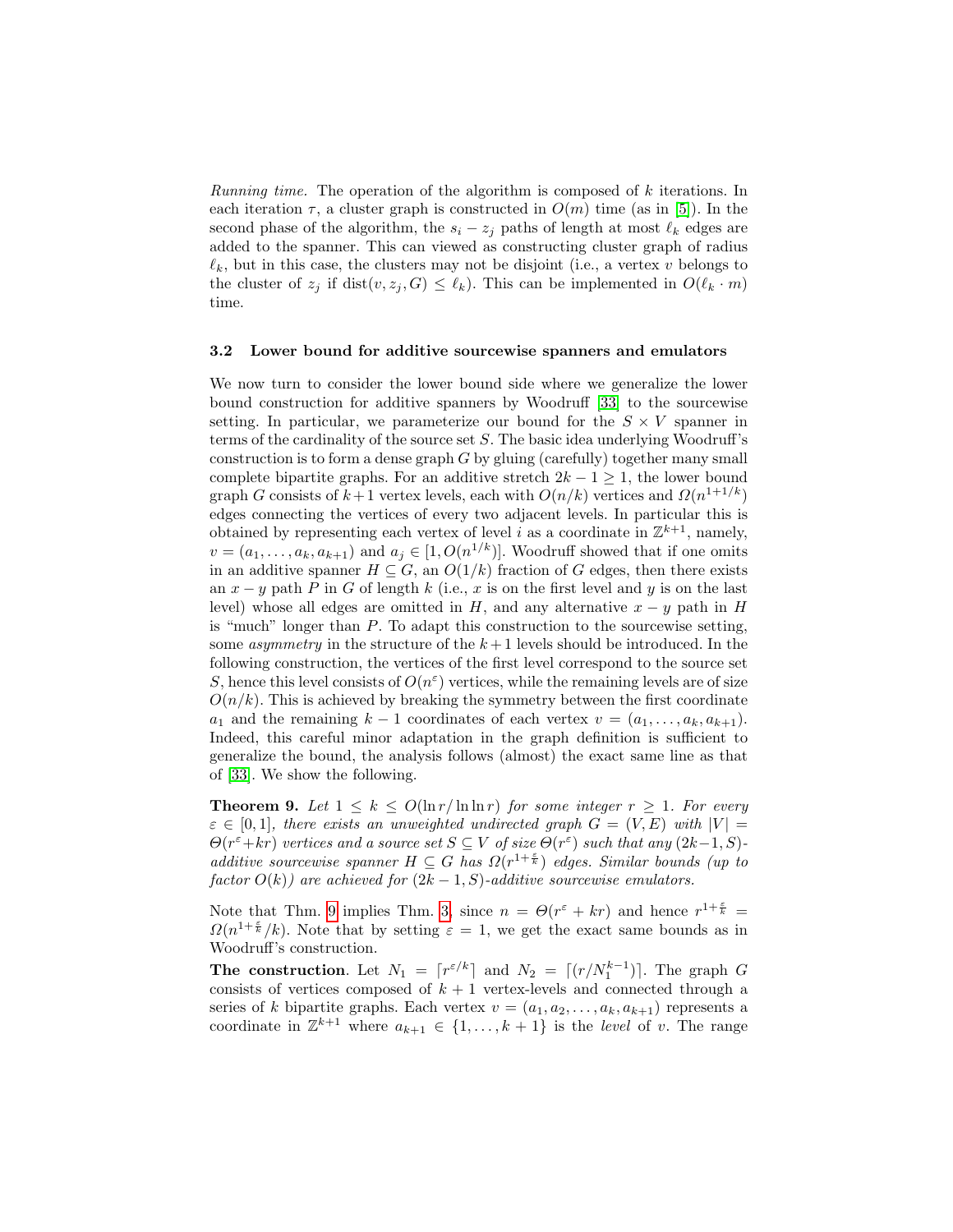of the other coordinates is as follows. For every  $1 \leq j \leq k$ ,  $a_j \in R_j$ , where  $R_1 = \{1, ..., N_1\}$  if  $a_{k+1} = 1$  and  $R_1 = \{1, ..., N_2\}$  otherwise. For  $j \ge 2$ ,  $R_j = \{1, \ldots, N_1\}.$ 

Edges in G join every level-i vertex  $(a_1, \ldots, a_{i-1}, a_i, a_{i+1}, \ldots, a_k, i)$  to each of the level- $(i + 1)$  vertices of the form  $(a_1, \ldots, a_{i-1}, c, a_{i+1}, \ldots, a_k, i+1)$  for every  $c \in$  $\{1,\ldots,N_2\}$  if  $i=1$  and  $c \in \{1,\ldots,N_1\}$  for  $i \geq 2$ . Let  $L_i = \{(a_1,\ldots,a_k,i) \mid a_i \in$  $R_j$  for  $1 \leq j \leq k$  be the set of vertices on the *i*th level and let  $n_i = |L_i|$ denote their cardinality. Then since  $k = O(\ln r / \ln \ln r)$  it holds that  $n_1 = N_1^k \leq$  $(r^{\frac{\varepsilon}{k}}+1)^k \leq e^{(k+1)/(r^{\varepsilon/k})} = \Theta(r^{\varepsilon})$  and for every  $i \in \{2,\ldots,k+1\}$ ,

$$
n_i = N_2 \cdot N_1^{k-1} \le (r/N_1^k + 1)(r^{\frac{\varepsilon}{k}} + 1)^{k-1} \le 2r^{1-\varepsilon/k} \cdot e^{k/(r^{\varepsilon/k})}
$$
  
=  $r^{1-\varepsilon/k} \cdot \Theta(r^{\varepsilon/k}) = \Theta(r)$ ,

Overall, the total number of vertices is  $|V(G)| = n_1 + k \cdot n_2 = \Theta(r^{\varepsilon} + k \cdot r)$ .

Let  $g_i$  be the number of edges connecting the vertices of  $L_i$  to the vertices of  $L_{i+1}$ . Then  $g_1 = N_2 \cdot n_1$  and  $g_i = N_1 \cdot n_i$  for every  $i \in \{2, \ldots, k\}$ , thus  $g_1 = g_2 = \ldots = g_k$ . Hence  $|E(G)| = \sum_{i=1}^{k+1} g_i = k \cdot N_1^k \cdot N_2 = \Theta(k \cdot r^{1+\epsilon/k})$ . Let the source set S be the vertex set of the first level, i.e.,  $S = L_1$ , hence  $|S| = n_1 = \Theta(r^{\epsilon})$ . The analysis of the construction follows the same line as that of [\[33\]](#page-28-4). For completeness, we briefly describe it. We begin by exploring the following *distortion property* on some spanner  $\subseteq G$ . Consider any subgraph H with fewer than  $E(G)/k = N_1^k \cdot N_2 = \Theta(r^{1+\varepsilon/k})$  edges. We now show that there exist vertices  $u \in L_1$  and  $v \in L_{k+1}$  such that  $dist(u, v, H) \geq dist(u, v, G) + 2k$ . By Lemma 5 of [\[33\]](#page-28-4), we have the following.

<span id="page-19-0"></span>**Lemma 8.** There exist  $k + 1$  vertices  $v_1, \ldots, v_{k+1}$  such that for each  $i, v_i \in L_i$ and the edge  $(v_i, v_{i+1})$  is missing in H.

Choose  $v_1, \ldots, v_k$  as in Lemma [8.](#page-19-0) Then  $dist(v_1, v_k, G) \leq k+1$  since  $v_1, \ldots, v_{k+1}$ is a path in G. The following lemma shows that  $dist(v_1, v_{k+1}, H)$  is large.

**Lemma 9 (Lemma 6 of [\[33\]](#page-28-4)).** Any path in G from  $v_1$  to  $v_{k+1}$  of length less than 3k contains an edge  $(v_i, v_{i+1})$  for some  $i \in \{1, ..., k\}$ , and further this is the only path edge on the ith level.

**Proof:** Let P be any path from  $v_1$  to  $v_{k+1}$  in G. Let i be any level  $i \in \{1, \ldots, k+\}$ 1}. Starting from  $v_1$ , traverse the edges of P one by one. After encountering an even number of edges in level  $i$  as we walk along  $P$ , we must be in level  $j$  such that  $j \leq i$ . Thus as P starts with a level-1vertex and ends with a level-  $(k+1)$ vertex, P must contain an odd number of edges in each level i.

Therefore, if the length of P is less than  $3k$ , then by the pigeonhole principle there is an  $i$  for which  $P$  contains exactly one edge in level  $i$  (since otherwise P contains at least 3 edges in each level so  $|P| \geq 3(k+1)$ . Let  $(a, b)$  denote this edge. We claim that  $(a, b) = (v_i, v_{i+1})$ . To see this, first note that the last  $k - (i - 1)$  coordinates (not including the level coordinate) of a must agree with those of  $v_1$  since (i) P begins at  $v_1$ , (ii) all edges in P preceding  $(a, b)$  are in level  $j < i$ , and (iii) an edge in level j, for any  $1 \le j \le k$ , may only modify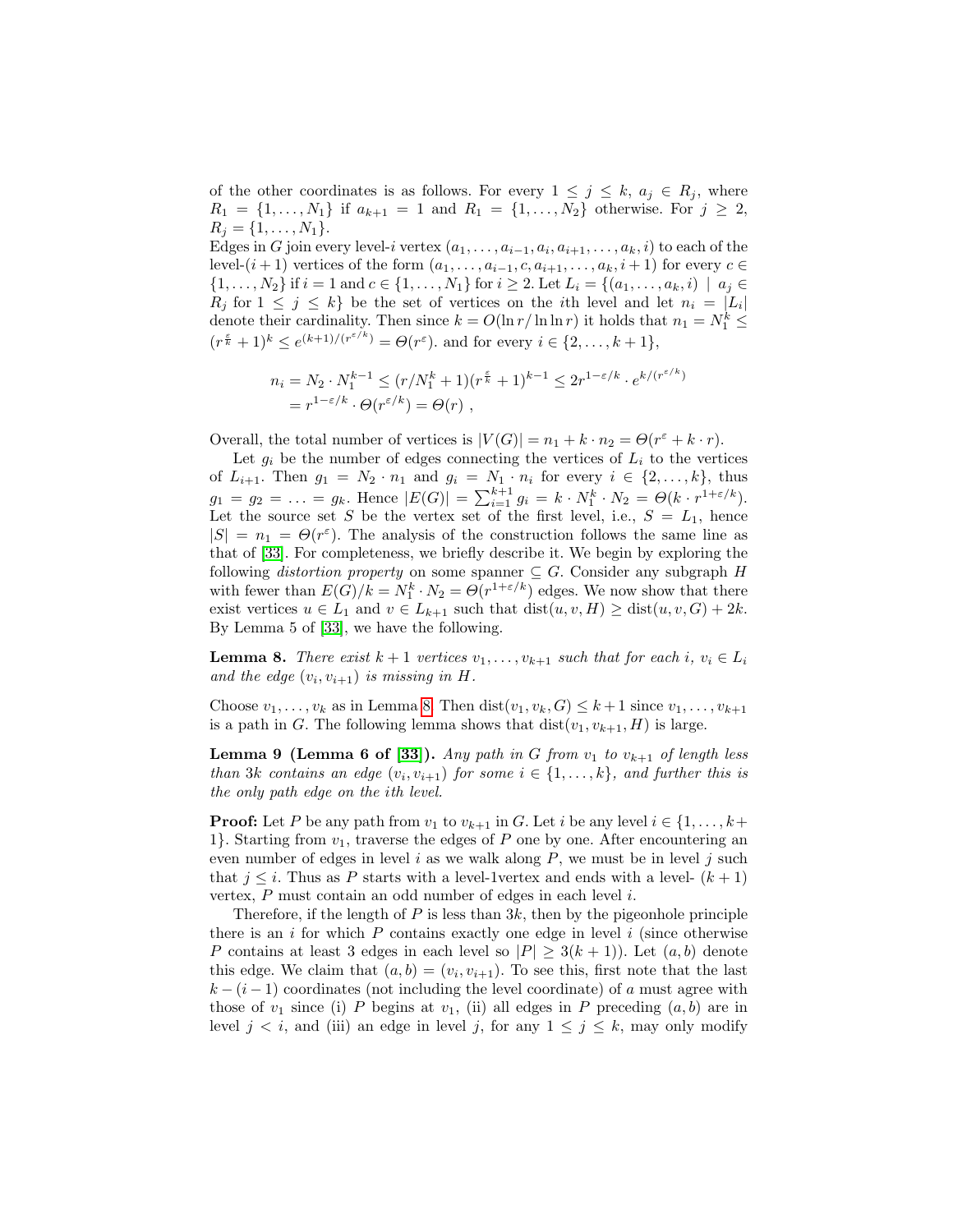the jth coordinate of its endpoints. Moreover, as  $(a, b)$  is the only edge in level i, P cannot return to any level  $j < i$ . Therefore, since P ends at  $v_{k+1}$ , the first  $i-1$  coordinates of a must agree with those of  $v_{k+1}$ . By definition then,  $a = v_i$ . As only edges on the *i*th level affect the *i*th coordinate, necessarily  $b = v_{i+1}$ , as otherwise another edge in level  $i$  would be needed to correct the  $i$ th coordinate so that P could reach  $v_k$ . This proves the lemma.

**Corollary 1.** dist $(v_1, v_{k+1}, H) \geq 3k$  hence  $dist(v_1, v_{k+1}, H) > dist(v_1, v_{k+1}, G) +$  $2k - 1$ .

**Proof:** By the previous lemma, any path in  $G$  of length less than  $3k$  contains an edge of the form  $(v_i, v_{i+1})$ , and by our choice of  $v_1, \ldots, v_k$ , this edge is missing in  $H$  so the path does not occur in  $H$ .

It follows that any subgraph of G with less than  $|E(G)|/(k+1) = \Omega(r^{1+\epsilon/k})$ edges distorts some  $S \times V$  pair by at least an additive 2k, so it is not a  $(2k-1, S)$ additive sourcewise spanner.

**Theorem 10.** Let  $1 \leq k \leq O(\ln r / \ln \ln r)$  be an integer. For every  $\varepsilon \in [0,1]$ , there exists an unweighted undirected graph  $G = (V, E)$  with  $|V| = \Theta(r^{\varepsilon} + kr)$ vertices and a source set  $S \subseteq V$  of size  $\Theta(r^{\varepsilon})$  such that any  $(2(k-1), S)$ -additive emulator  $H = (V, F)$  has  $\Omega(1/k \cdot r^{1+\epsilon/k})$  edges.

The graph G that achieves the lower bound is the same as in the proof of Thm. [9.](#page-18-1) The correctness of the construction follows immediately from the proof of Thm. 8 in [\[33\]](#page-28-4). In short, one can show that the diameter of G is at most  $O(k)$ . In addition, note that for any edge  $(u, v) \in E(H)$  it is never optimal for the weight of  $(u, v)$  to be larger than  $dist(u, v, G)$ . Combining these two observation implies that any weighted edge  $(u, v)$  in the emulator H can be replaced by at most  $O(k)$  edges in G, corresponding to the  $u - v$  shortest-path in G. This results in a subgraph H' of G which according to Thm. [9](#page-18-1) is of size  $\Omega(1/k \cdot r^{1+\epsilon/k})$ . It follows that the emulator H is sparser by a factor of at most  $O(k)$ , i.e.,  $|E(H)| = \Omega(1/k^2 \cdot r^{1+\epsilon/k})$ , as required.

#### <span id="page-20-0"></span>3.3 Upper bound for additive sourcewise spanners and emulators

Additive sourcewise emulators. Recall that an emulator  $H = (V, F)$  for graph  $G$  is a (possibly) weighted graph induced on the vertices of  $G$ , whose edges are not necessarily contained in  $G$ . In Thm. [9,](#page-18-1) we showed that every  $(2, S)$ -additive sourcewise emulator for a subset  $S \subseteq V$  has  $\Omega(n^{1+\varepsilon/2})$  edges, where  $|S| = O(n^{\varepsilon})$ . We now show that this is essentially tight (up to constants).

<span id="page-20-1"></span>**Theorem 11.** For every unweighted n-vertex graph  $G = (V, E)$  and every subset  $S \subseteq V$ , there exists a (polynomially constructible)  $(2, S)$ -additive sourcewise emulator H of size  $O(n^{1+\epsilon/2})$  where  $\epsilon = \log |S| / \log n$ .

<span id="page-20-2"></span>The following Fact from [\[12\]](#page-27-15) is useful in the subsequent constructions.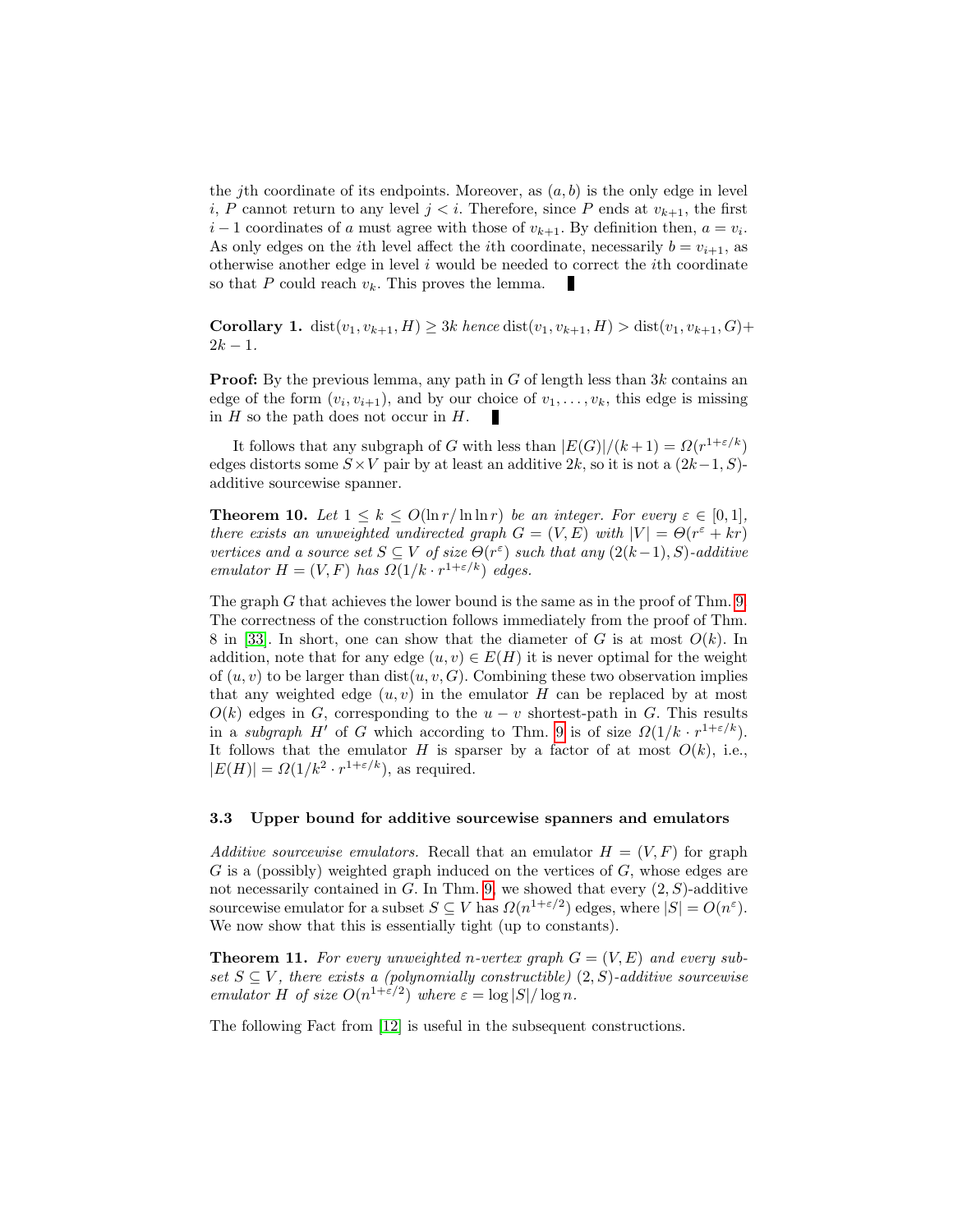**Fact 12 ([\[12\]](#page-27-15))** There is a polynomial time algorithm Cluster( $G, \gamma$ ) that given a parameter  $\gamma \in [0,1]$  and a graph  $G = (V, E)$  constructs a collection of clusters C with at most  $n^{1-\gamma}$  vertex-disjoint clusters, each of size  $n^{\gamma}$ , and a subgraph  $G_C$  of G with  $O(n^{1+\gamma})$  edges such that (1) for any missing edge  $(u, v) \in E(G) \setminus E(G_C)$ , u and  $v$  belong to two different clusters and  $(2)$  the diameter of each cluster (i.e., the distance in  $G_C$  between any two vertices of the cluster) is at most 2.

**Proof of Theorem [11](#page-20-1).** The weighted graph emulator  $H = (V, F)$  is constructed as follows. Let  $W : F \to \mathbb{R}$  be the weights of H edges. Apply Fact [12](#page-20-2) to construct a clustering C and the clustering graph  $G_C = Cluster(G, \gamma)$  for  $\gamma = \varepsilon/2$ . For every source  $s_i \in S$  and cluster  $C_j \in \mathcal{C}$ , define  $z_{i,j} \in C_j$  to be the closest vertex in cluster  $C_j$  to the source  $s_i$ , i.e.,  $z_{i,j} \in C_j$  satisfies that  $dist(s_i, z_{i,j}, G) = dist(s_i, C_j, G)$ , and add to H an edge  $e_{i,j}$  between  $s_i$  and  $z_{i,j}$ of weight  $dist(s_i, z_{i,j}, G)$ . This concludes the construction of H. We first bound the size of H. By Fact [12,](#page-20-2)  $G_C$  has  $O(n^{1+\epsilon/2})$  edges and there are  $|\mathcal{C}| = O(n^{1-\epsilon/2})$ clusters. Hence, overall H consists of  $|E(G_C)| = O(n^{1+\epsilon/2})$  edges of weight 1 and  $|S|\cdot|\mathcal{C}| = O(n^{1+\varepsilon/2})$  weighted edges as required. We now analyze the stretch. Consider some  $s_i - v_j$  shortest path  $\pi(s_i, v_j)$ . If  $\pi(s_i, v_j) \subseteq G_C$ , then  $dist(s_i, v_j, H) =$  $dist(s_i, v_j, G)$  and the claim holds. Else, let  $e = (w_1, w_2)$  be last missing edge on  $\pi(s_i, v_j) \setminus G_C$ , i.e., the edge closest to  $v_j$  that does not appear in the clustering graph  $G_C$ . By Fact [12,](#page-20-2)  $w_2$  is clustered. Let  $C = C(w_2)$  be the cluster of  $w_2$ and let  $z \in C$  be the closest vertex to  $s_i$  in the cluster C. By construction, H contains an edge  $e' = (s_i, z)$  of weight  $W(e') = \text{dist}(s_i, z, G) = \text{dist}(s_i, C, G)$ . Let  $P_1 = e', P_2 \in SP(z, w_2, G_C), P_3 = \pi(s_i, v_j)[w_2, v_j]$  and define the  $s_i - v_j$  path  $P = P_1 \circ P_2 \circ P_3$ . By construction  $P \subseteq H$ . Let  $W(P) = \sum_{e \in P} W(e)$  be weight length of P. Note that by Fc. [12,](#page-20-2)  $W(P_2) \leq 2$ . We then have the following.

$$
dist(s_i, v_j, H) \le W(P) = W(P_1) + W(P_2) + W(P_3) \le dist(s_i, C, G) + 2
$$
  
+ 
$$
dist(w_2, v_j, G) \le dist(s_i, w_2, G) + 2 + dist(w_2, v_j, G)
$$
  
=  $|\pi(s_i, v_j)| + 2 = dist(s_i, v_j, G) + 2$ .

where the last inequality follows by the fact that  $w \in C$ . The theorem follows. П

<span id="page-21-0"></span>Additive sourcewise spanners. The construction of additive sourcewise spanners combines the path-buying technique of [\[5,](#page-27-0)[12,](#page-27-15)[20\]](#page-27-16) and the 4-additive spanner techniques of [\[11\]](#page-27-18).

**Theorem 13.** Let  $k \geq 1$  be an integer. For every unweighted n-vertex graph  $G = (V, E)$  and every subset  $S \subseteq V$ , there exists a (polynomially constructible)  $(2k, S)$ -additive sourcewise spanner  $H \subseteq G$  of size  $\widetilde{O}(k \cdot n^{1 + (k\varepsilon + 1)/(2k+2)})$  where  $\varepsilon = \log |S| / \log n$ .

We first provide some high level overview of the algorithm. Inspired by [\[11\]](#page-27-18), the algorithm handles separately "'distant" vertex pairs and "nearby" vertex pairs in  $S \times V$ , where the classification is based on some distance function dist<sup>\*</sup>(s, v, G).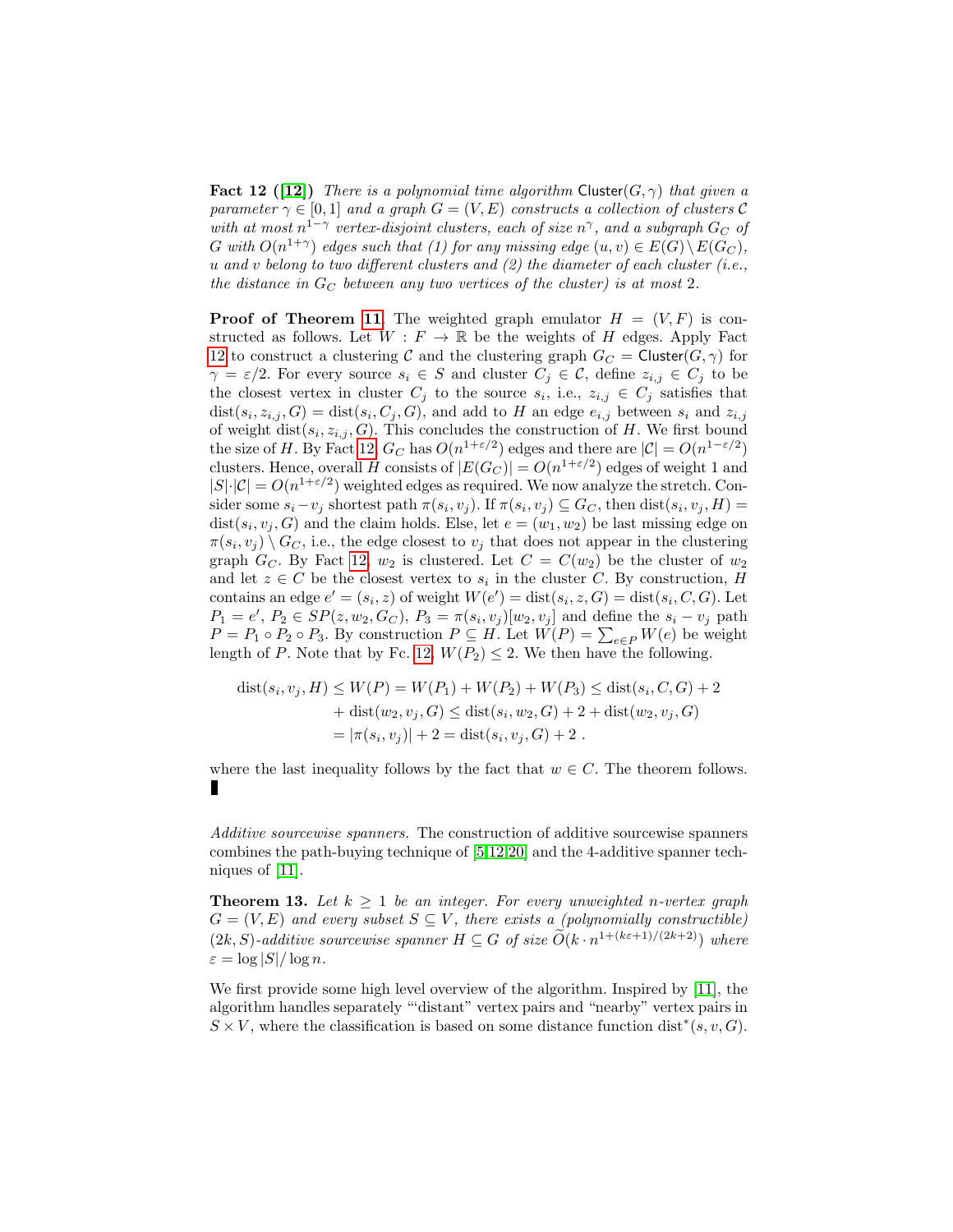To provide a bounded stretch for the "distant" vertex pairs (i.e., whose shortest path in  $G$  is long according to the function dist<sup>\*</sup>), the algorithm picks a small sample of vertices for rooting BFS trees. It is shown that this sample covers with high probability the neighborhood of the paths  $\pi(s, v)$ , when s and v are distant. Next, the path-buying procedure of [\[12\]](#page-27-15) is applied on the collection of the "short"  $s - v$  paths (i.e., handling the nearby vertex pairs in  $S \times V$ ). In the analysis, we show that since the path-buying procedure cares only for the "short"  $\pi(s, v)$  paths, the obtained spanner is sparser than that of [\[12\]](#page-27-15).

The algorithm. We begin by briefly outline the strategy of the path buying procedure. In an initial clustering phase, a suitable clustering of the vertices is computed and an associated subset of edges is added to the spanner. This is followed by a path-buying phase, which examines certain paths in sequence, and decides whether or not to add them to the spanner. The decision is determined by assigning each candidate path a cost, corresponding to the number of path edges not already contained in the spanner, and a *value*, measuring how much adding the path would help to satisfy the considered set of constraints on the pairwise distances. The candidate path is added if the *value to cost ratio* is sufficiently large. The path-buying strategy was employed in the context of pairwise spanners both in [\[12\]](#page-27-15) and [\[20\]](#page-27-16).

The following notation is useful in our setting. A pair  $(s_i, v_j) \in S \times V$  is satisfied by a subgraph  $H \subseteq G$  if  $dist(s_i, v_j, H) \leq dist(s_i, v_j, G) + 2k$ . The neighborhood of a path P is denoted by  $\Gamma(P) = \bigcup_{u \in P} \Gamma(u)$ .

Define

$$
Y = n^{(k\varepsilon + 1)/(2k+2)} \text{ and } L = n \log n / Y^2. \tag{38}
$$

A vertex v is heavy iff  $deg(v, G) \geq Y$ , otherwise it is *light*. We now classify the  $s_i - v_j$  paths  $\pi(s_i, v_j)$  according to the number of heavy vertices that appear on the path. For a path P, let  $dist_{heavy}(P)$  be the number of heavy vertices in P. The path P is long if  $dist_{heavy}(P) \geq L$ , otherwise it is *short*. The pair  $\langle s_i, v_j \rangle \in S \times V$  is long (resp., short) iff  $\pi(s_i, v_j)$  is long (resp., short). Define the subgraph

$$
E(H_0) = \{(u, v) \in E(G) \mid u \text{ is light }\}.
$$
 (39)

as the set of all edges adjacent to light vertices in  $G$ . The algorithm consists of two phases that add edges to  $H_0$ . The goal of the first phase is to satisfy the long pairs and the goal of the second phase is to satisfy the short pairs in the final spanner.

(1) Satisfying Long Pairs. Initially set  $H^a = H_0$ . Randomly select a set of vertices  $Z$  of expected size  $9Y$ , by choosing every vertex from  $V$  independently at random with probability  $9Y/n$ . For every vertex  $z \in Z$ , construct a BFS tree  $BFS(z, G)$  rooted at z spanning all vertices V, and add the edges of  $BFS(z, G)$ to  $H^a$ .

(2) Satisfying Short Pairs. This phase consists of two steps: a clustering step and a path-buying procedure.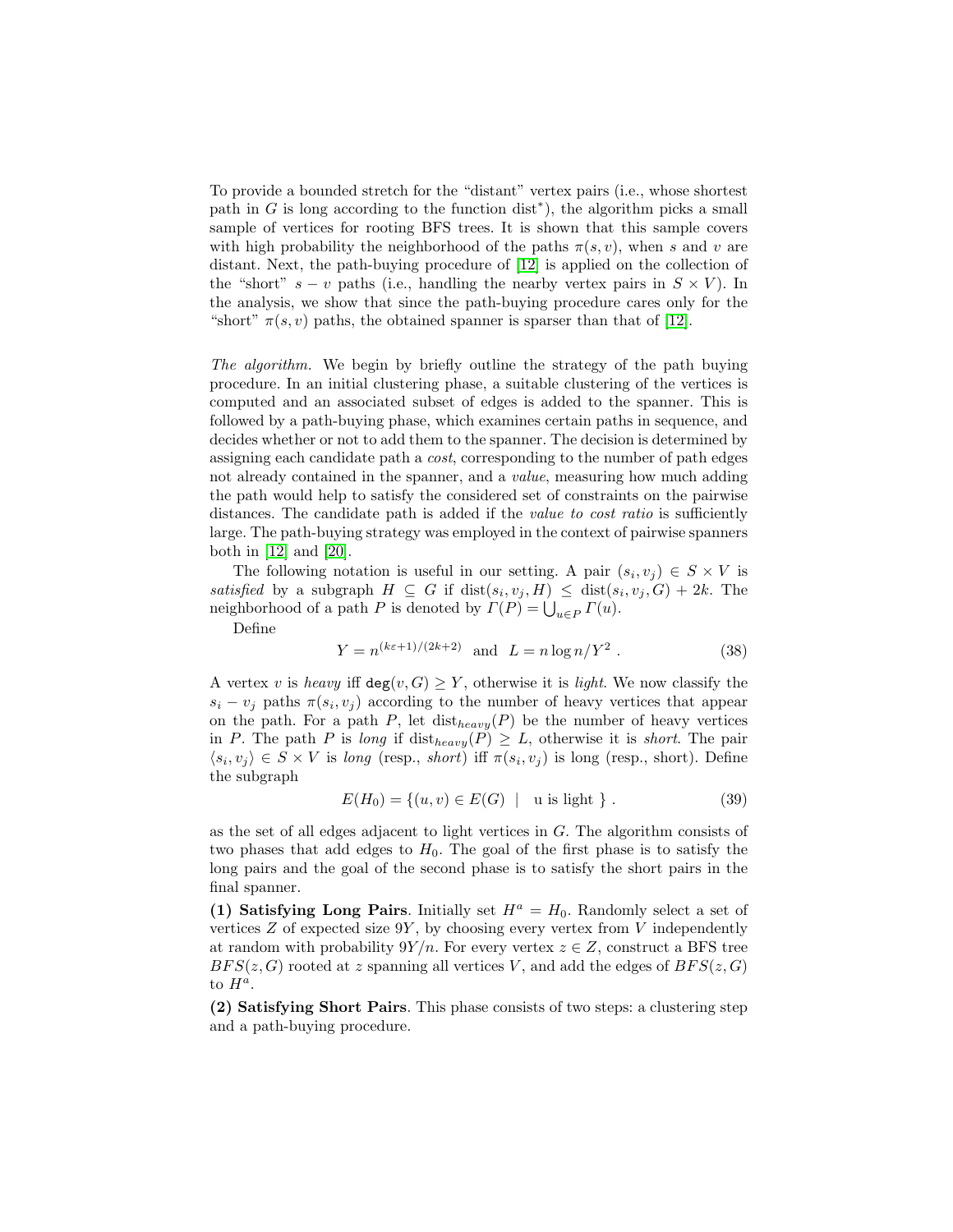(2.1) Clustering. Apply the clustering procedure of Fact [12](#page-20-2) with  $\gamma = \log_n Y$ which constructs a clustering  $C = \{C_1, \ldots, C_{\lambda}\}\$ and a clustering subgraph  $G_C$ such that  $|E(G_C)| = O(n \cdot Y)$  and  $\lambda = O(n/Y)$ .

(2.2) Path-buying. The following path-buying procedure is very similar to the construction of additive sourcewise spanner in [\[12\]](#page-27-15). The only modification is that in the current setting, the algorithm iterates over the *short* pairs  $\langle s_i, v_j \rangle$  (as the long pairs are handled in the first phase) and not over all  $S \times V$  pairs as in [\[12\]](#page-27-15). This fact enables the slight improvement in the size of the spanner.

Define  $\mathcal{P}_{short} = \{\pi(s_i, v_j) \mid (s_i, v_j) \text{ is short }\}$  as the collection of short  $s_i - v_j$  paths which are the candidates to be bought and added to the spanner and initialize  $H_0^b \leftarrow G_C \cup H_0$ . Iterate over all paths  $\pi(s_i, v_j) \in \mathcal{P}_{short}$ . At iteration  $t \geq 0$ , given the current spanner  $H_{t-1}^b$ , consider the t'th path in  $\mathcal{P}_{short}$ , let it be  $\pi(s_i, v_j)$ . Define paths  $\pi_{i,j}^{\ell}$  for  $0 \leq \ell \leq k$ , maintaining the following invariants: (i)  $\pi_{i,j}^{\ell}$  is a path between  $s_i$  and  $v_j$  of length at most dist $(s_i, v_j, G) + 2\ell$ . (ii) any cluster  $C \in \mathcal{C}$  contains at most three vertices of  $\pi_{i,j}^{\ell}$ ,

(iii)  $\text{Cost}(\pi_{i,j}^{\ell}) \le L/\varphi^{\ell}$  where  $\text{Cost}(\pi_{i,j}^{\ell})$  is the number of edges of  $\pi_{i,j}^{\ell}$  absent in the current spanner  $H_{t-1}^b$  and  $\varphi = (2L)^{1/k}$ .

In the analysis, we show that for every short pair  $(s_i, v_j)$ , the algorithm buys exactly one path  $\pi_{i,j}^{\ell}$  for  $0 \leq \ell \leq k$ , hence ensuring that the pair  $(s_i, v_j)$  is satisfied in  $H_t^b$ . We now describe the construction of the  $\pi_{i,j}^{\ell}$  paths. For  $\ell = 0$ , define  $\pi_{i,j}^0 = \pi(s_i, v_j)$ , i.e., the shortest-path in G. Observe that for  $j = 0$ , Invariant (i) is trivially satisfied, Invariant (ii) is satisfied by Fact [12](#page-20-2) (otherwise  $\pi_{i,j}^0$  would not be a shortest-path), and Invariant (iii) is satisfied because the number of missing edges in  $H_0^b$  is at most L (i.e., the pair  $(s_i, v_j)$  is short). For a given path  $\pi_{i,j}^{\ell}$ , where  $\ell \in \{0, \ldots, k\}$ , define the function  $\mathtt{Val}(\pi_{i,j}^{\ell})$  as the number of clusters  $C \in \mathcal{C}$  such that there exists a vertex  $v \in C \cap \pi_{i,j}^{\ell}$  and the distance between  $s_i$  and C in  $H_{t-1}^b$  is strictly greater then the distance between  $s_i$  and C in  $\pi_{i,j}^{\ell}$ , i.e.,  $dist(s_i, C, \pi_{i,j}^{\ell}) < dist(s_i, C, H_{t-1}^b)$ . Formally,

$$
\text{Val}(\pi_{i,j}^{\ell}) = |\{ C \mid \exists v \in C \cap \pi_{i,j}^{\ell} \text{ and } \text{dist}(s_i, C, \pi_{i,j}^{\ell}) < \text{dist}(s_i, C, H_{t-1}^b) \}|.
$$

The path  $\pi_{i,j}^{\ell}$  is added to  $H_{t-1}^{b}$  resulting in  $H_{t}^{b}$  iff

$$
\text{Cost}(\pi_{i,j}^{\ell}) \leq 3 \cdot \varphi \cdot \text{Val}(\pi_{i,j}^{\ell}).
$$

In other words, if the condition above holds, then  $H_t^b = H_{t-1}^b \cup \pi_{i,j}^\ell$ , the remaining values of  $\ell$  are ignored and the algorithm proceeds to the next short pair. Otherwise, the path  $\pi_{i,j}^{\ell+1}$  is constructed as follows. Let R be the longest suffix of  $\pi_{i,j}^{\ell}$  containing exactly  $\lfloor \text{Cost}(\pi_{i,j}^{\ell})/\varphi \rfloor$  edges the are missing in  $H_{t-1}^{b}$ . By the maximality of R, the edge e that precedes R is missing in  $H_{t-1}^b$  and hence by Fact [12](#page-20-2) both endpoints of  $e$  (one of which is the first vertex of  $R$ ) are clustered. Hence, at least  $1 + \lfloor \textsf{Cost}(\pi_{i,j}^\ell) / \varphi \rfloor \geq \textsf{Cost}(\pi_{i,j}^\ell) / \varphi$  vertices of  $R$  are clustered. By Invariant (ii) there are at least  $\text{Cost}(\pi_{i,j}^{\ell})/(3\varphi)$  clusters in C having at least one vertex of R. Since  $\pi_{i,j}^{\ell}$  was not bought, there exists a cluster  $C \in \mathcal{C}$  containing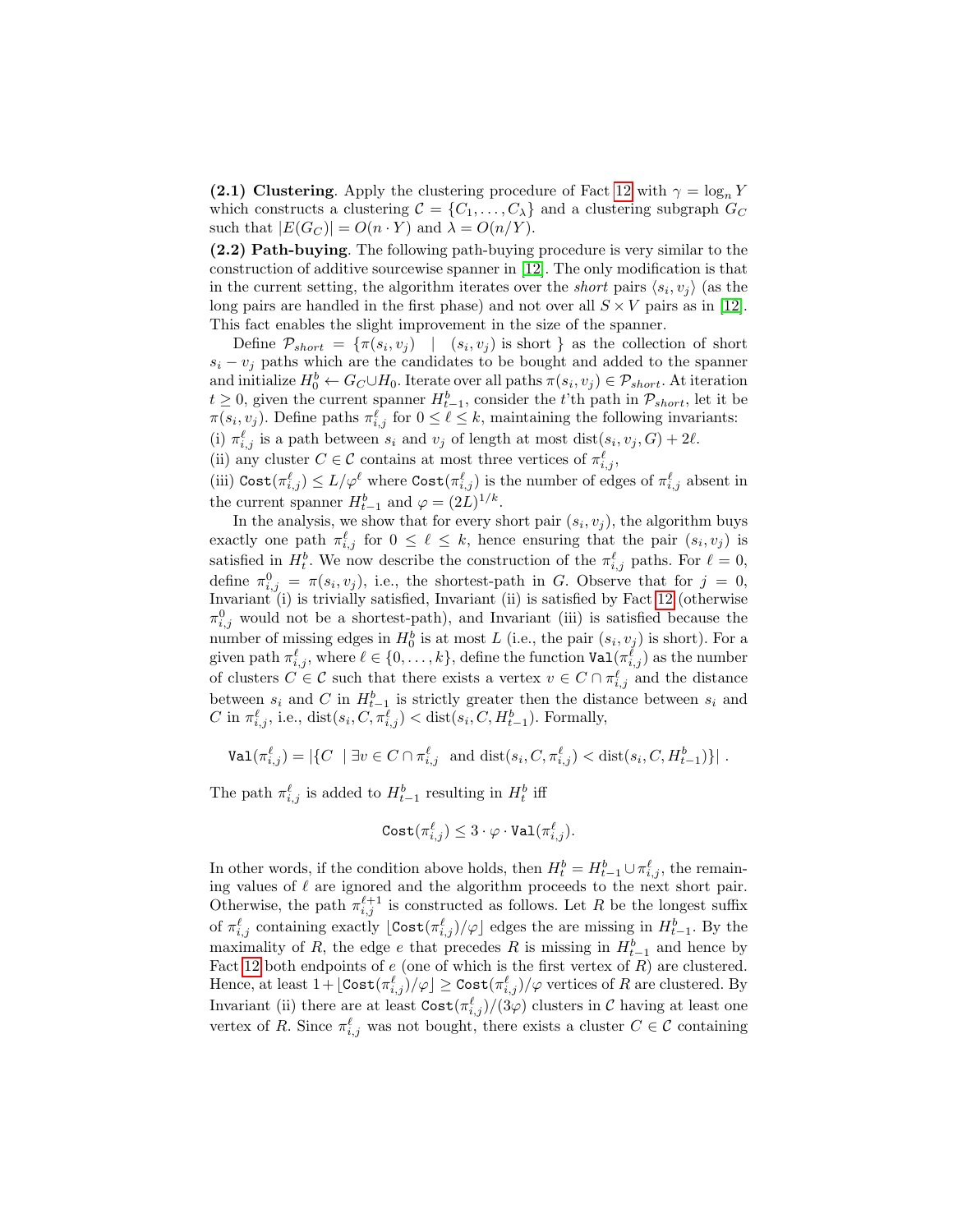a vertex  $x \in C$  of R such that the distance between  $s_i$  and C in  $H_{t-1}^b$  is at most the distance between  $s_i$  and x in  $\pi_{i,j}^{\ell}$ . The path  $\pi_{i,j}^{\ell+1}$  is constructed by taking a shortest-path in  $H_{t-1}^b$  from  $s_i$  to the closest vertex  $y \in C$ , then add a path of length at most two between  $y$  and  $x$  (which exists since  $x$  and  $y$  belongs to the same cluster and by Fact [12\)](#page-20-2), and finally add the suffix of  $R$  starting at x. We now claim that the path  $\pi_{i,j}^{\ell}$  maintains the invariants. Invariant (i) follows immediately as the length of  $\pi_{i,j}^{\ell}$  was extended by at most two edges (by the selection of  $y$  and the addition of the intercluster path of length two). In addition note that  $\pi_{i,j}^{\ell+1}$  can be easily transformed into a path which is not longer and satisfies Invariant (ii). In particular as long as the current path contains at least four vertices of the same cluster  $C' \in \mathcal{C}$ , the path can be shorten as follows. Let a and b be the vertices of the current path closest to  $s_i$  and  $v_j$ respectively, replace the  $a - b$  subpath (of length at least three) by an the intercluster  $a - b$  path in  $G_C$  of length at most two. Consequently, Invariant (ii) is satisfied. Finally, note that the missing edges of  $\pi_{i,j}^{\ell+1} \setminus H_{t-1}^b$  (i.e., the edges that contributes to  $\text{Cost}(\pi_{i,j}^{\ell+1})$  are fully contained in R. By the definition of R,  $|R| \leq \text{Cost}(\pi_{i,j}^{\ell})/\varphi^{\ell} \leq L/(\varphi^{\ell} \cdot \varphi)$ , Invariant (iii) is satisfied. This completes the construction of  $\pi_{i,j}^{\ell+1}$ . Let  $t' = |\mathcal{P}_{short}|$  be the number of paths considered to be bought. The  $(2k, S)$ -additive sourcewise spanner H is given by

<span id="page-24-0"></span>
$$
H = H^a \cup H^b_{t'}.
$$

Analysis. We begin by analyzing the first phase of the algorithm and show that the long pairs are satisfied in  $H^a$ .

**Lemma 10.** (1) With probability at least  $1-1/n$ , every long pair  $(s_i, v_j) \in S \times V$ is satisfied in  $H^a$ . (2)  $H^a$  has  $\widetilde{O}(n^{1+(k\varepsilon+1)/(2k+2)})$  edges in expectation.

**Proof:** Begin with part (1) and consider some long  $s_i - v_j$  path  $\pi(s_i, v_j)$ . Since  $\pi(s_i, v_j)$  is a shortest-path in G, every vertex  $v \in \pi(s_i, v_j)$  has at most two neighbors in  $\pi(s_i, v_j)$ . Combining this with the fact that  $\pi(s_i, v_j)$  contains at least L heavy vertices whose sum of degrees is more than  $Y \cdot L$ , we get that  $|\Gamma(\pi(s_i, v_j))| \geq Y \cdot L/3$ . We now claim that the probability that  $\Gamma(\pi(s_i, v_j)) \cap Z \neq$  $\emptyset$  is at least  $1-1/n^3$ , as

$$
\mathbb{P}[T(\pi(s_i, v_j)) \cap Z = \emptyset] \le (1 - 9Y/n)^{Y \cdot L/3} \le 1/n^3,
$$

which follows by Eq. [\(38\)](#page-17-2). Part (1) of the lemma follows by applying the union bound over all pairs of vertices (although it is sufficient to consider only the  $S \times V$  pairs). Consider part (2). The size of  $H_0$  is  $O(nY)$  as it consists of edges adjacent to light vertices. The expected number of vertices in  $Z$  is  $O(Y)$ . For each  $z \in Z$ , a BFS tree of  $n-1$  edges is added to H. Hence, the expected number of edges in  $H^a$  is  $O(n \cdot Y)$ . Part (2) follows by plugging Eq. [\(38\)](#page-17-2).

<span id="page-24-1"></span>We now turn to consider the short pairs and analyze the second phase of the algorithm.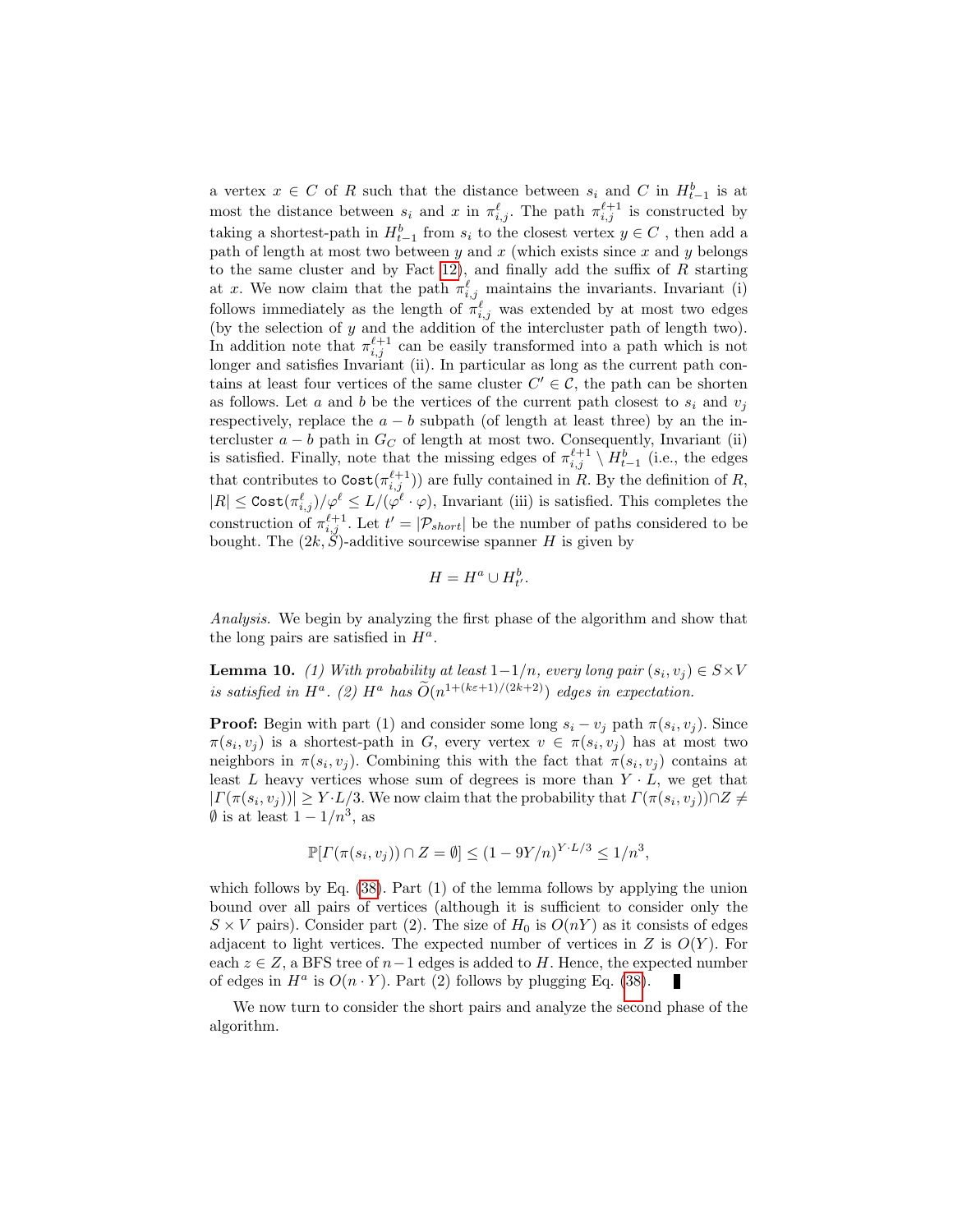**Lemma 11.** (1) Every short pair  $(s_i, v_j) \in S \times V$  is satisfied in  $H^b$ . (2)  $H^b$ contains  $\widetilde{O}(k \cdot n^{1 + (k\varepsilon + 1)/(2k+2)})$  edges.

**Proof:** Begin with (1). By Invariant (iii) of the path-buying procedure, we have that  $\text{Cost}(\pi_{i,j}^k) \leq 1/2$ , since the  $\text{Cost}()$  function has only integral values, it has to be that  $\text{Cost}(\pi_{i,j}^k) = 0$ , which ensures that  $\pi_{i,j}^{\ell}$  is bought for some  $\ell \leq k$  for every  $\pi_{i,j}^0 \in \mathcal{P}_{short}$ . By the above, for every short pair  $(s_i, v_j)$ , there exists some  $\ell \in \{0, \ldots, k\}$  such that  $\pi_{i,j}^{\ell}$  was bought, hence the claim holds by Invariant (i). Consider part (2). By Fact [12,](#page-20-2)  $G_C$  contains  $n \cdot Y$  edges. Let  $\mathcal{B}$  be the paths bought during the path-buying procedure. It remains to bound the number of edges added due to the paths in  $\mathcal{B}$ . For every short pair  $(s_i, v_j)$  let  $P_{i,j}$  be the path in B, i.e.,  $P_{i,j} = \pi_{i,j}^{\ell}$  for some  $\ell \in \{0, \ldots, k\}$  (by Part (1) above such  $\ell$  exists). We first claim that very cluster  $C \in \mathcal{C}$  contributes to  $\text{Val}(P_{i,j})$  of at most  $|S|(2k+3)$ bought paths. This holds since when for  $s_i \in S$  a supported path is bought the distance between  $s_i$  and C is at most  $2k + 2$  greater than the distance between  $s_i$  and C in G: otherwise one could shorten  $P_{i,j}$  by more than  $2k$ , obtaining a contradiction with Invariant (i). Therefore the total number of edges added during the path buying procedure is upper bounded by  $\sum_{i,j} \text{Cost}(P_{i,j}) \leq$  $\sum_{i,j} 3\varphi \cdot \text{Val}(P_{i,j}) \leq 3\varphi \cdot (2k+3) \cdot |S| \cdot n/Y$ . By plugging Eq. [\(38\)](#page-17-2) and recalling that  $|S| = O(n^{\varepsilon})$ , the lemma follows.

<span id="page-25-0"></span>Theorem [13](#page-21-0) follows by Lemma [10](#page-24-0) and [11.](#page-24-1)

Finally, we provide an "almost" tight construction for  $(4, S)$ -sourcewise additive spanners for a sufficiently large subset of sources S. We use the following fact due to [\[12\]](#page-27-15).

Fact 14 (Additive subsetwise spanners [\[12\]](#page-27-15)) For every unweighted n-vertex graph  $G = (V, E)$ , and a subset  $Z \subseteq V$ , there exists a (polynomially constructible) subgraph  $H \subseteq G$  with  $O(n^{1+\kappa/2})$  edges such that  $dist(u, v, H) \leq dist(u, v, G) + 2$ for every  $(u, v) \in Z \times Z$ , where  $\kappa = \log |Z| / \log n$  (this subgraph is also known as additive subsetwise spanner).

We have the following.

**Theorem 15.** For every unweighted n-vertex graph  $G = (V, E)$  and a subset of sources  $S \subseteq V$  such that  $|S| = \Omega(n^{2/3})$ , there exists a (polynomially constructible) (4, S)-additive sourcewise spanner  $H \subseteq G$  with  $O(n^{1+\epsilon/2})$  edges.

Proof: The algorithm is as follows. (i) Apply the clustering procedure of Fact [12](#page-20-2) with  $\gamma = \varepsilon/2$ . This constructs a clustering  $\mathcal{C} = \{C_1, \ldots, C_{\lambda}\}\$ and a clustering subgraph  $G_C$  such that  $|E(G_C)| = O(n^{1+\varepsilon/2})$  and  $\lambda = O(n^{1-\varepsilon/2})$ . Let  $X =$  ${x_1, \ldots, x_\lambda}$  be the cluster centers of C. (ii) Set  $Z = X \cup S$  and apply the 2-additive subsetwise spanner construction of Fact [14](#page-25-0) on Z, resulting in the subgraph H'. Let  $H = G_C \cup H'$ . Note that  $|Z| = O(n^{\varepsilon})$ , since  $\varepsilon \geq 2/3$ . Hence by Facts [12](#page-20-2) and [14,](#page-25-0) it holds that H has  $O(n^{1+\epsilon/2})$  edges. We now analyze the  $S \times V$  stretch in H. Consider some  $\pi(s_i, v_j)$  path that has some missing edge in  $G_C$ , i.e.,  $\pi(s_i, v_j) \setminus G_C \neq \emptyset$ . Let  $e = (y_1, y_2)$  be the last missing edge on the path (closest to  $v_j$ ). By Fact [12,](#page-20-2)  $y_2$  is clustered. Let x be the cluster center of  $C(y_2)$ .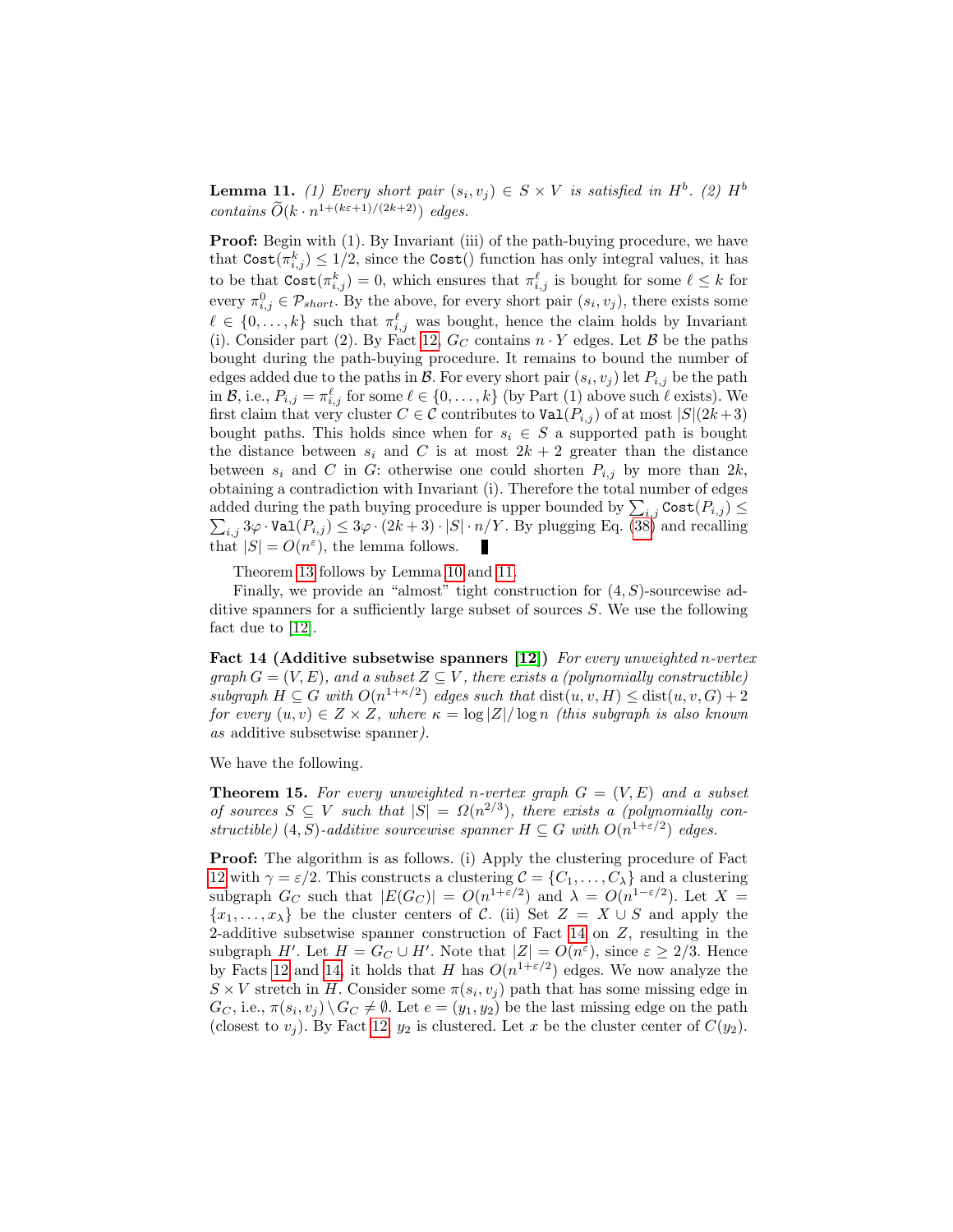Hence,  $x \in Z$ . Define  $P_1 \in SP(s_i, x, H)$ ,  $P_2 = (x, y_2)$  and  $P_3 = \pi(s_i, v_j)[y_2, v_j]$ . Let  $P = P_1 \circ P_2 \circ P_3$ . It then holds that  $P \subseteq H$ . By step (ii) it holds that  $|P_1| \leq \text{dist}(s_i, x, G) + 2$ . We have the following.

$$
dist(s_i, v_j, H) \le |P| = |P_1| + |P_2| + |P_3|
$$
  
\n
$$
\le dist(s_i, x, G) + 2 + 1 + dist(y_2, v_j, G)
$$
  
\n
$$
\le dist(s_i, y_2, G) + 1 + 3 + dist(y_2, v_j, G) = |\pi(s_i, v_j)| + 4
$$
  
\n
$$
= dist(s_i, v_j, G) + 4,
$$

where the last inequality follows by the fact the w is the cluster center of  $y_2$  and by the triangle inequality.

# 4 Conclusion

In this paper, we considered the following question: what is the "minimal" modification to the standard definition of  $(2k-1)$ -spanners required in order to bypass the barrier of  $\Omega(n^{1+1/k})$  edges, for every integer  $k \geq 1$ . We proposed two such modifications. First, we make a hard distinction between pairs at distance 1 and pairs at distance larger than 1, corresponding to the hard distinction arising from lower bounds that are based on the girth conjecture. This results in a k-hybrid spanner with  $O(n^{1+1/(k+1)})$  edges. The k-hybrid spanner can be viewed either as a relaxation for k-spanners (i.e., relaxing the requirement of multiplicative stretch k for neighboring vertex pairs), or alternatively as a *strengthening* of  $(\alpha, \beta)$ -spanners. Whereas  $(\alpha, \beta)$ -spanners make a somewhat "fuzzy" distinction between large and small distances, hybrid spanners provide a sharp distinction between vertex pairs at distance 1 and pairs at distance larger than 1, which corresponds to the sharp distinction arising by the girth argument. In the second modification, we considered sourcewise spanners, where we care only for the stretch of vertex pairs from  $S \times V$  for a given subset of sources  $S \subseteq V$ . In particular, it follows from our results that even if one considers a large subset of sources  $S \subseteq V$  for  $|S| = O(n^{1-\delta})$  for sufficiently small, but fixed  $\delta$ , there exist a subgraph with  $O(n^{1+(1-\delta)/k})$  edges providing a multiplicative stretch of  $2k-1$ for every pair  $(u, v) \in S \times V$ . An interesting future direction is to study the lower bounds for hybrid spanners and sourcewise multiplicative spanners.

Acknowledgment. I am very grateful to my advisor, Prof. David Peleg, for many helpful discussions and for reviewing this paper. I would also like to thank Michael Dinitz and Eylon Yogev for useful comments and discussions.

# References

<span id="page-26-0"></span>1. R. Agarwal and P.B. Godfrey and S. Har-Peled. Approximate distance queries and compact routing in sparse graphs. In Proc. INFOCOM, 2011.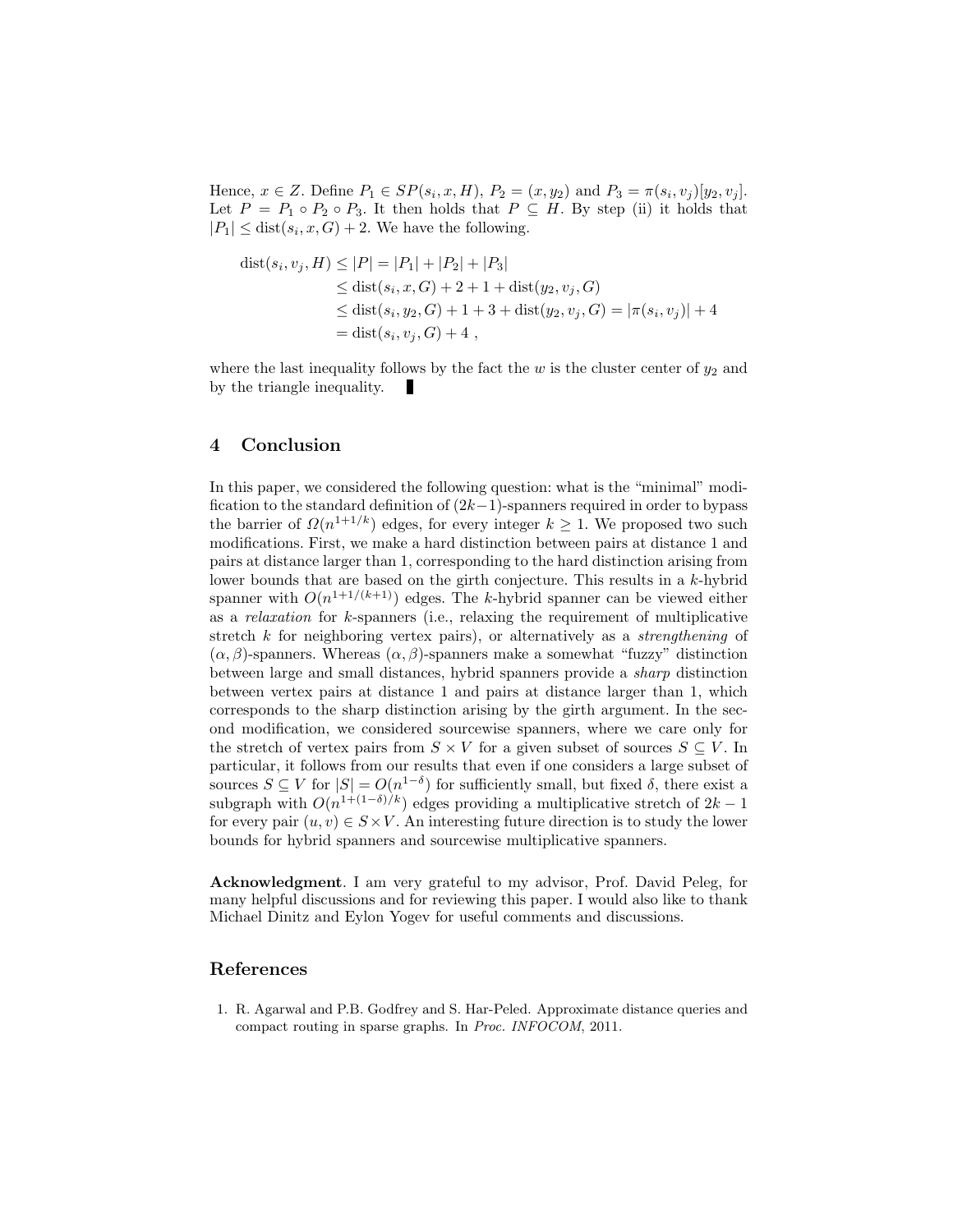- <span id="page-27-17"></span>2. D. Aingworth, C. Chekuri, P. Indyk, and R. Motwani. Fast estimation of diameter and shortest paths (without matrix multiplication). SIAM J. Comput., 28(4):1167– 1181, 1999.
- 3. N. Alon and J.H. Spencer. The probabilistic method. Wiley, New York, 1992.
- <span id="page-27-9"></span>4. I. Althöfer, G. Das, D. Dobkin, D. Joseph and J. Soares. On sparse spanners of weighted graphs. Networks,  $9(1)$ : 81–100, 1993.
- <span id="page-27-0"></span>5. S. Baswana, T. Kavitha, K. Mehlhorn, and S. Pettie. Additive spanners and  $(\alpha, \beta)$ spanners. ACM Trans. Algo. 7, A.5, 2010.
- 6. S. Baswana and S. Sen. A simple Linear Time Randomized Algorithm for Computing Sparse Spanners in Weighted Graphs. In Random Structures and Algorithms, 30(4): 532–563, 2007.
- <span id="page-27-21"></span>7. S. Baswana and T. Kavitha. Faster algorithms for approximate distance oracles and all-pairs small stretch paths. In Proc. FOCS, 591–602, 2006.
- <span id="page-27-4"></span>8. S. Baswana and S. Sen. Approximate distance oracles for unweighted graphs in expected  $O(n^2)$  time. ACM Transactions on Algorithms (TALG), 2(4):557-577, 2006.
- <span id="page-27-5"></span>9. B. Bollob´as, D. Coppersmith and M. Elkin. Sparse distance preservers and additive spanners. SIAM Journal on Discrete Mathematics, 19(4): 1029–1055, 2005.
- <span id="page-27-14"></span>10. D. Coppersmith, M. Elkin. Sparse sourcewise and pairwise distance preservers. In SIAM Journal on Discrete Mathematics, 20(2): 463–501, 2006.
- <span id="page-27-18"></span>11. S. Chechik. New Additive Spanners. In Proc. SODA, 29(5): 498–512, 2013.
- <span id="page-27-15"></span>12. M. Cygan, F. Grandoni and T. Kavitha. On Pairwise Spanners. In Proc. STACS, 209–220, 2013.
- <span id="page-27-6"></span>13. C. Gavoille and D. Peleg. Compact and localized distributed data structures. Distributed Computing, 16(2): 111-120, 2003.
- <span id="page-27-19"></span>14. D. Dor, S. Halperin and U. Zwick. All-pairs almost shortest paths. SIAM on Computing, 29(5): 1740–1759, 2000.
- <span id="page-27-11"></span>15. M. Elkin and D. Peleg.  $(1 + \varepsilon, \beta)$ -Spanner Constructions for General Graphs. SIAM Journal on Computing, 33(3): 608–631, 2004.
- <span id="page-27-13"></span>16. M. Elkin. Computing almost shortest paths. ACM Transactions on Algorithms  $(TALG), 1(2): 283-323, 2005.$
- <span id="page-27-7"></span>17. M. Elkin, Y. Emek, D.A. Spielman and S.H. Teng. Lower stretch spanning trees. In Proc. STOC, 494–503, 2005.
- <span id="page-27-10"></span>18. P. Erdős. Extremal problems in graph theory. In Proc. Symp. Theory of Graphs and its Applications, page 2936, 1963.
- <span id="page-27-8"></span>19. M. Kapralov and R. Panigrahy. Spectral sparsification via random spanners. ITCS, 2012.
- <span id="page-27-16"></span>20. T. Kavitha and N.M Varma. Small Stretch Pairwise Spanners. In ICALP, 601–612, 2013.
- <span id="page-27-12"></span>21. A.L Liestman and T.C. Shermer. Additive graph spanners. Networks, 23(4): 343–363, 1993.
- <span id="page-27-22"></span>22. M. Mendel and A. Naor. Ramsey partitions and proximity data structures. FOCS, 23(4): 109–118, 2006.
- <span id="page-27-20"></span>23. M. Pǎtraşcu and L. Roditty. Distance oracles beyond the Thorup-Zwick bound. In FOCS, 815–823, 2010.
- <span id="page-27-2"></span>24. D. Peleg and A.A Schaffer. Graph spanners. In Journal of graph theory, 12(1):99- 116, 1989.
- <span id="page-27-3"></span>25. D. Peleg, J. D. Ullman. An optimal synchronizer for the hypercube. SIAM Journal on computing, 18(4): 740–747, 1989.
- <span id="page-27-1"></span>26. D. Peleg. Distributed Computing: A Locality-Sensitive Approach. SIAM, 2000.